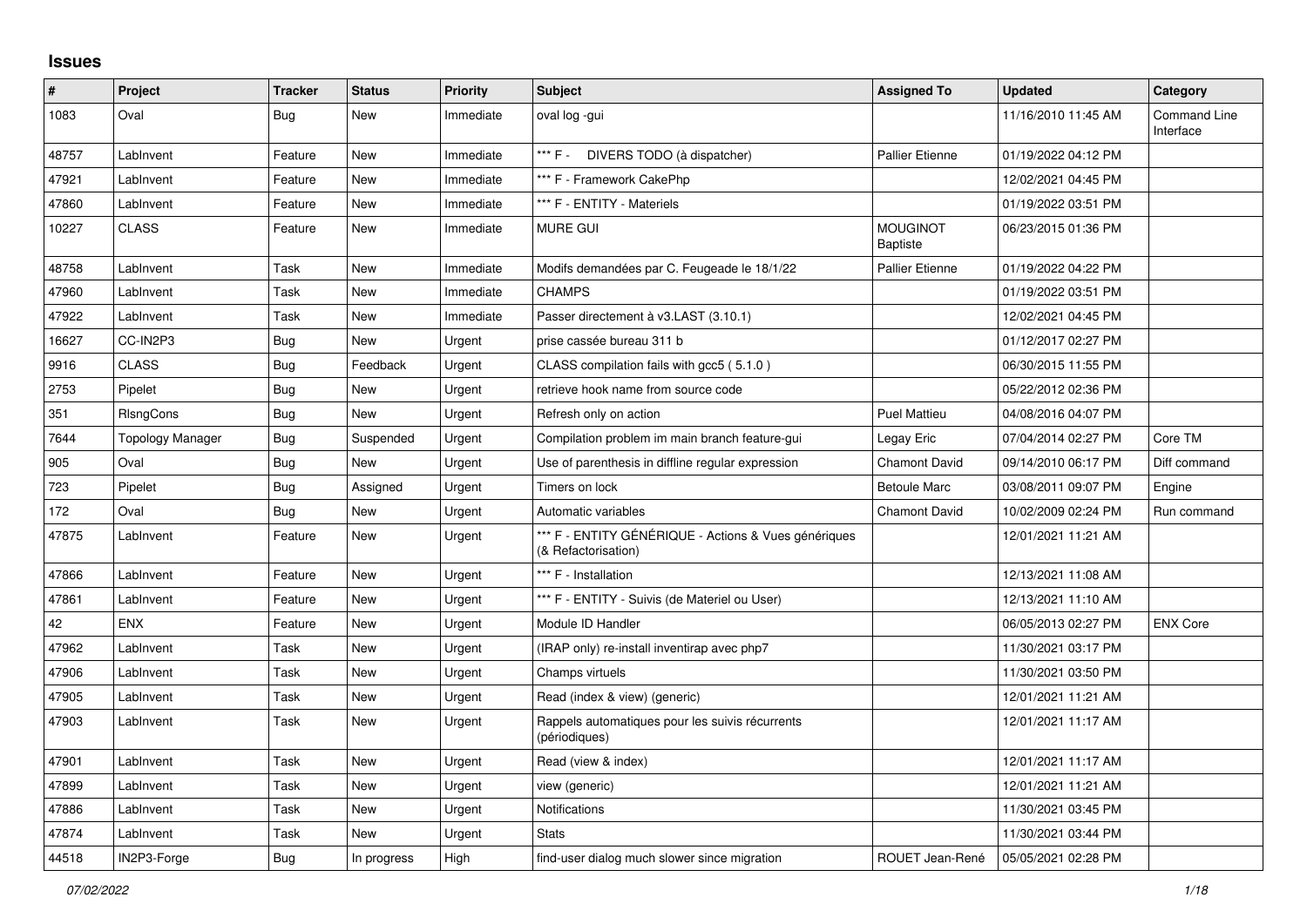| $\vert$ # | <b>Project</b>          | <b>Tracker</b> | <b>Status</b> | <b>Priority</b> | <b>Subject</b>                                                                                                                           | <b>Assigned To</b>     | <b>Updated</b>      | Category                |
|-----------|-------------------------|----------------|---------------|-----------------|------------------------------------------------------------------------------------------------------------------------------------------|------------------------|---------------------|-------------------------|
| 10314     | <b>PEM</b>              | Bug            | New           | High            | Environment compliant with CLI                                                                                                           |                        | 07/07/2015 09:57 AM |                         |
| 9883      | <b>CLASS</b>            | Bug            | New           | High            | Copy past from user manual                                                                                                               |                        | 05/18/2015 10:26 PM |                         |
| 8995      | SphereLib               | Bug            | New           | High            | python2.7-config                                                                                                                         |                        | 01/28/2015 04:21 PM |                         |
| 7587      | <b>Topology Manager</b> | Bug            | New           | High            | Replace an item                                                                                                                          |                        | 06/30/2014 05:42 PM |                         |
| 3154      | C <sub>3F2</sub>        | <b>Bug</b>     | Assigned      | High            | Uniformisation of range and color                                                                                                        | Lafage Vincent         | 03/25/2016 01:06 AM |                         |
| 714       | TReqS                   | <b>Bug</b>     | New           | High            | Annuler un staging en cours                                                                                                              |                        | 03/24/2015 04:34 PM |                         |
| 432       | Smurf                   | Bug            | <b>New</b>    | High            | creation de fichiers vides                                                                                                               |                        | 04/23/2021 11:44 AM |                         |
| 113       | <b>ENX</b>              | Bug            | Feedback      | High            | remove reference to T Result constants                                                                                                   | Legay Eric             | 05/16/2011 01:26 PM | <b>Driver Generator</b> |
| 7736      | <b>Topology Manager</b> | <b>Bug</b>     | New           | High            | Generate electronic config files without GTS                                                                                             | Legay Eric             | 09/22/2014 05:12 PM | <b>GUI</b>              |
| 4068      | Pipelet                 | Bug            | New           | High            | Tagging works randomly with konqueror                                                                                                    |                        | 03/07/2013 10:39 AM | Web                     |
| 47863     | LabInvent               | Feature        | New           | High            | *** F - ENTITY - Users                                                                                                                   |                        | 11/30/2021 03:43 PM |                         |
| 45485     | PyROS                   | Feature        | New           | High            | **** D0 - GENERAL, ADMINISTRATIVE & TECHNICAL                                                                                            |                        | 03/16/2022 04:53 PM |                         |
| 45483     | PyROS                   | Feature        | New           | High            | **** D4 - Images production (L0)                                                                                                         |                        | 03/16/2022 07:28 AM |                         |
| 45482     | PyROS                   | Feature        | New           | High            | **** D3 - Sequences submission & plannig                                                                                                 |                        | 02/22/2022 03:01 PM |                         |
| 45480     | PyROS                   | Feature        | New           | High            | **** D1 - System Security & Control                                                                                                      |                        | 06/29/2022 07:39 AM |                         |
| 44658     | <b>PyROS</b>            | Feature        | New           | High            | *** SF15 - SST - START&STOP - System Startup (launch),<br>monitoring, and Shutdown                                                       |                        | 06/28/2022 10:06 PM |                         |
| 44172     | PyROS                   | Feature        | <b>New</b>    | High            | *** SF14 - OCF - Observatory Unit & Site Configuration                                                                                   |                        | 01/29/2022 01:24 AM |                         |
| 44162     | PyROS                   | Feature        | New           | High            | *** SF08 - EXE (SOX) - Observation Sequence (SO)<br>eXecution                                                                            |                        | 03/15/2022 04:46 PM |                         |
| 44161     | PyROS                   | Feature        | New           | High            | *** SF04 - SPV - System Coordination & Supervision :<br>Majordome (Conducting) (head)                                                    |                        | 06/29/2022 07:39 AM |                         |
| 44151     | PyROS                   | Feature        | New           | High            | *** GF1 - PROJ - Project management, documentation,<br>formation des utilisateurs, interfaces, plan de justification de<br>la définition |                        | 01/31/2022 11:32 AM |                         |
| 44148     | PyROS                   | Feature        | New           | High            | *** GF2 - INST - Config, Install, udpate, deploy (IRAP,<br>CNES, TAROT)                                                                  |                        | 03/16/2022 07:27 AM |                         |
| 37910     | Lavoisier               | Feature        | New           | High            | do not log AdaptorException when they are already sent to<br>the user                                                                    |                        | 07/25/2019 09:41 AM |                         |
| 9790      | <b>CLASS</b>            | Feature        | New           | High            | neutron & y Spectrum calculation                                                                                                         |                        | 04/29/2015 12:15 PM |                         |
| 8099      | LC <sub>2</sub>         | Feature        | New           | High            | Add business rule forbidding empty CRT-DSP configuration<br>(at least 1 manu per CRT DSP)                                                | Lafage Vincent         | 10/27/2014 07:00 PM |                         |
| 7460      | Lavoisier               | Feature        | New           | High            | support HTTP proxy                                                                                                                       |                        | 02/17/2015 01:04 PM |                         |
| 7385      | <b>CLASS</b>            | Feature        | New           | High            | <b>GUI devellopment</b>                                                                                                                  | <b>LENIAU Baptiste</b> | 04/29/2015 12:15 PM |                         |
| 7380      | CLASS                   | Feature        | New           | High            | ReactorFacility                                                                                                                          | <b>LENIAU Baptiste</b> | 06/11/2014 11:06 AM |                         |
| 5799      | AGATA DAQ               | Feature        | New           | High            | ELOG not available from GSI guest network                                                                                                | Aubert Yann            | 01/15/2014 05:54 PM |                         |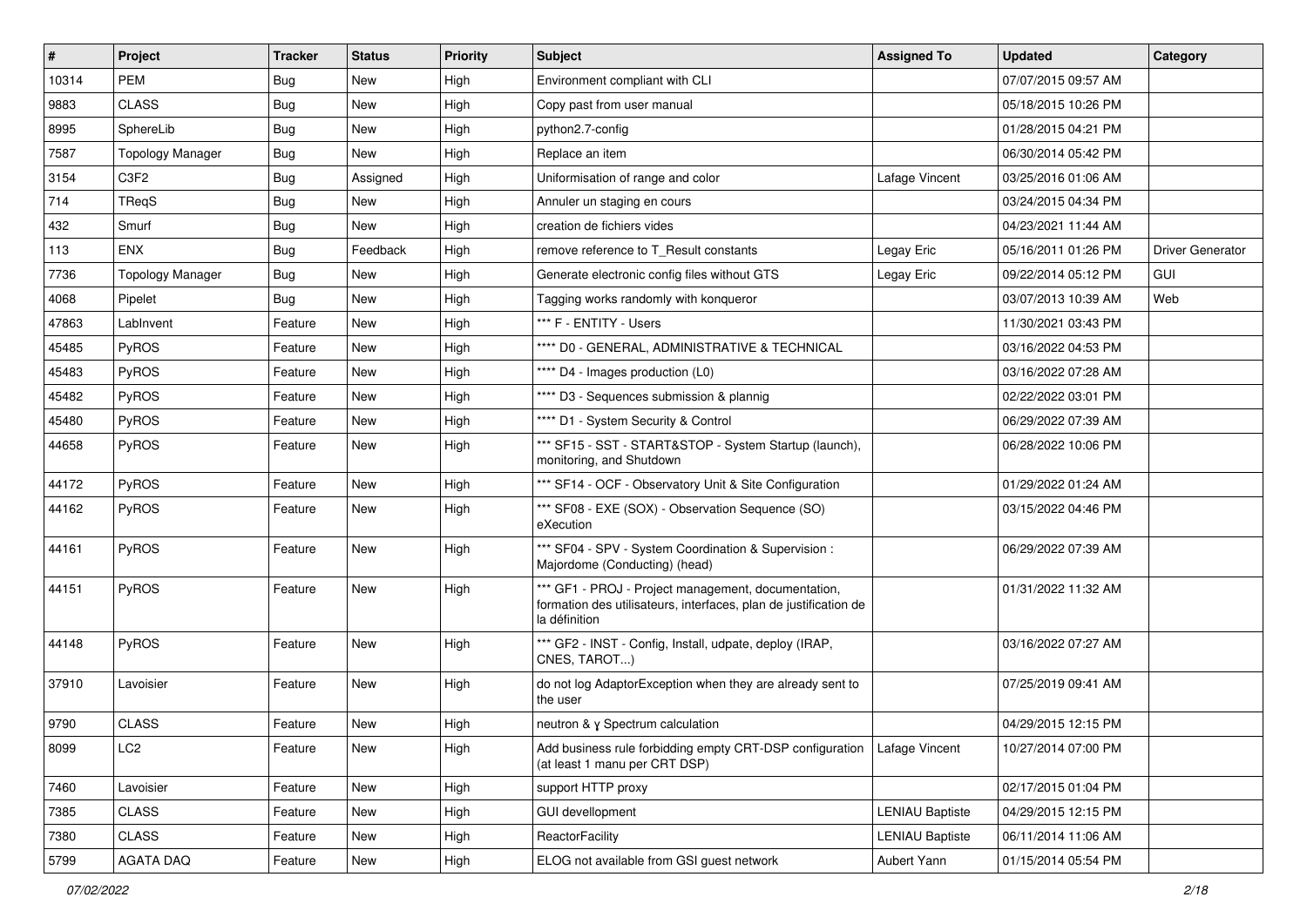| $\sharp$ | <b>Project</b>          | <b>Tracker</b> | <b>Status</b> | <b>Priority</b> | <b>Subject</b>                                                                                | <b>Assigned To</b>   | <b>Updated</b>      | Category      |
|----------|-------------------------|----------------|---------------|-----------------|-----------------------------------------------------------------------------------------------|----------------------|---------------------|---------------|
| 5736     | <b>AGATA DAQ</b>        | Feature        | New           | High            | Would like to have access to GSI printers                                                     | Aubert Yann          | 01/06/2014 09:22 AM |               |
| 5725     | <b>Topology Manager</b> | Feature        | Assigned      | High            | propagation of OFF status to the GTS tree                                                     | Ralet Damian         | 01/10/2014 05:25 PM |               |
| 1299     | APCScheduler            | Feature        | <b>New</b>    | High            | Utilisation de python, numpy, scipy,                                                          | Colley Jean-Marc     | 02/10/2011 11:07 AM |               |
| 1156     | LC <sub>2</sub>         | Feature        | Assigned      | High            | query Marc Status generation & validation options                                             | Lafage Vincent       | 12/07/2010 04:54 PM |               |
| 423      | TRegS                   | Feature        | <b>New</b>    | High            | Écrire une toolbox pour administration                                                        |                      | 03/24/2015 04:40 PM |               |
| 388      | TReqS                   | Feature        | New           | High            | Possibilités d'interactions avec le serveur TReqS                                             |                      | 03/24/2015 04:06 PM |               |
| 9496     | Lavoisier               | Feature        | <b>New</b>    | High            | upgrade to more recent version of JSW                                                         |                      | 03/18/2015 06:34 PM | <b>Build</b>  |
| 9086     | Lavoisier               | Feature        | New           | High            | enable refreshing all notifiable caches with one single click                                 |                      | 02/09/2015 12:37 PM | Console       |
| 41294    | Lavoisier               | Feature        | New           | High            | add support for attribute @null in namespace<br>http://software.in2p3.fr/lavoisier/tables.xsd | Reynaud Sylvain      | 09/25/2020 03:38 PM | Engine        |
| 9606     | Lavoisier               | Feature        | <b>New</b>    | High            | add attribute @encoding to element <connector></connector>                                    |                      | 03/31/2015 06:29 PM | Engine        |
| 7461     | Lavoisier               | Feature        | New           | High            | add XPath function url()                                                                      |                      | 02/17/2015 01:04 PM | Engine        |
| 174      | Oval                    | Feature        | New           | High            | oval run -o                                                                                   | <b>Chamont David</b> | 10/02/2009 02:47 PM | Run command   |
| 30       | Oval                    | Feature        | New           | High            | Use environments as targets to the step commands                                              | <b>Chamont David</b> | 02/16/2009 07:12 PM | Run command   |
| 36236    | IN2P3-Forge             | Support        | New           | High            | Synchronisation demandée pour un serveur Mercurial                                            |                      | 04/13/2021 09:07 AM |               |
| 5684     | <b>AGATA DAQ</b>        | Support        | New           | High            | Hard drive of anode                                                                           | Aubert Yann          | 01/06/2014 09:24 AM |               |
| 660      | <b>ENX</b>              | Support        | New           | High            | Documentation                                                                                 | Legay Eric           | 05/27/2010 10:55 AM | Documentation |
| 49149    | PyROS                   | Task           | <b>New</b>    | High            | SCRIPT RUN (PYROS/pyros.py) (uniquement pour la partie<br>execution)                          |                      | 05/24/2022 02:55 PM |               |
| 48278    | PyROS                   | Task           | New           | High            | AGENT général (dont dépendent tous les agents et<br>AgentDevices)                             |                      | 06/29/2022 07:37 AM |               |
| 48271    | PyROS                   | Task           | New           | High            | CLASSIC installation (with venv)                                                              |                      | 03/16/2022 07:27 AM |               |
| 47952    | LabInvent               | Task           | New           | High            | Ecran d'accueil à restructurer                                                                |                      | 11/30/2021 03:43 PM |               |
| 47947    | LabInvent               | Task           | New           | High            | docker only                                                                                   |                      | 12/13/2021 11:07 AM |               |
| 47942    | LabInvent               | Task           | <b>New</b>    | High            | index (generic)                                                                               |                      | 11/30/2021 03:48 PM |               |
| 47937    | LabInvent               | Task           | New           | High            | Read (index & view) (generic ?)                                                               |                      | 11/30/2021 03:48 PM |               |
| 47936    | LabInvent               | Task           | New           | High            | 3-4 - TBO & ARCHIVED                                                                          |                      | 11/30/2021 03:43 PM |               |
| 47934    | LabInvent               | Task           | New           | High            | LIFECYCLE (Status): CREATED => (TBO) => VALIDATED<br>$\Rightarrow$ TBA $\Rightarrow$ ARCHIVED |                      | 11/30/2021 03:43 PM |               |
| 47927    | LabInvent               | Task           | New           | High            | A gérer via fichier conf YAML                                                                 |                      | 11/30/2021 03:47 PM |               |
| 47926    | LabInvent               | Task           | New           | High            | Instance DEMO docker - à installer sur hyp2 puis sur VM<br>pweb3                              |                      | 12/13/2021 11:07 AM |               |
| 47914    | LabInvent               | Task           | New           | High            | index (generic)                                                                               |                      | 11/30/2021 03:50 PM |               |
| 47912    | LabInvent               | Task           | New           | High            | (VUE) Elements et Helper                                                                      |                      | 11/30/2021 03:51 PM |               |
| 47897    | LabInvent               | Task           | New           | High            | *** F - Stats (Users)                                                                         |                      | 11/30/2021 03:48 PM |               |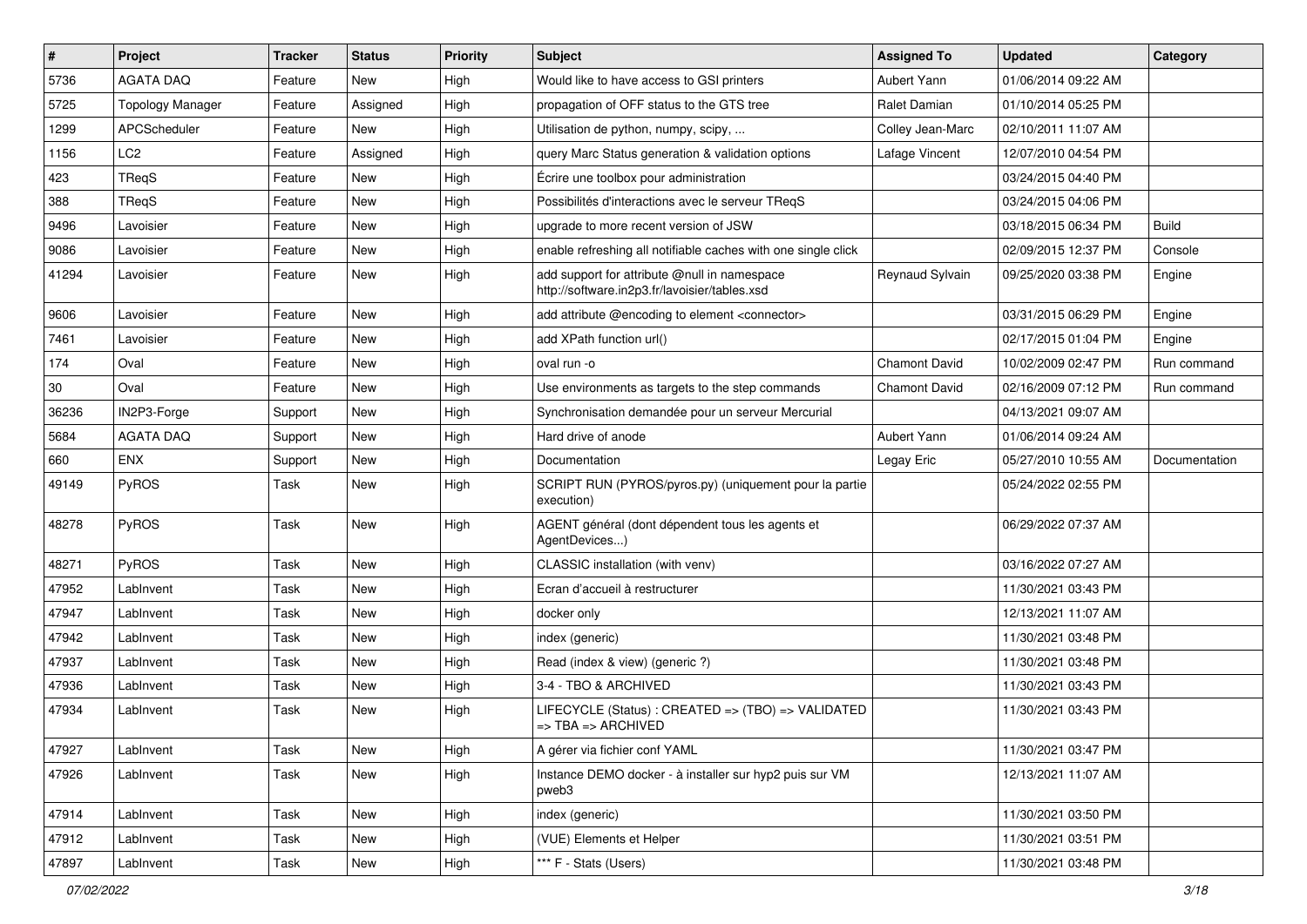| $\vert$ # | Project      | <b>Tracker</b> | <b>Status</b> | Priority | <b>Subject</b>                                                                                                                                       | <b>Assigned To</b>     | <b>Updated</b>      | Category |
|-----------|--------------|----------------|---------------|----------|------------------------------------------------------------------------------------------------------------------------------------------------------|------------------------|---------------------|----------|
| 47890     | LabInvent    | Task           | New           | High     | Commander (demande achat)                                                                                                                            |                        | 01/19/2022 03:48 PM |          |
| 47884     | LabInvent    | Task           | <b>New</b>    | High     | partitionnement par Site (besoin IP2I/LMA)                                                                                                           |                        | 11/30/2021 03:43 PM |          |
| 47882     | LabInvent    | Task           | New           | High     | Delete - delete                                                                                                                                      |                        | 11/30/2021 03:42 PM |          |
| 47881     | LabInvent    | Task           | <b>New</b>    | High     | Read - view                                                                                                                                          |                        | 11/30/2021 03:42 PM |          |
| 47879     | LabInvent    | Task           | <b>New</b>    | High     | Create/Update - add edit                                                                                                                             |                        | 11/30/2021 03:42 PM |          |
| 47878     | LabInvent    | Task           | New           | High     | Autres                                                                                                                                               |                        | 11/30/2021 03:44 PM |          |
| 47877     | LabInvent    | Task           | New           | High     | find (search)                                                                                                                                        |                        | 11/30/2021 03:43 PM |          |
| 47876     | LabInvent    | Task           | New           | High     | CRUD                                                                                                                                                 |                        | 11/30/2021 03:42 PM |          |
| 47872     | LabInvent    | Task           | New           | High     | <b>Actions &amp; Vues</b>                                                                                                                            |                        | 11/30/2021 03:42 PM |          |
| 47867     | LabInvent    | Task           | New           | High     | *** F - Autorisations (Users)                                                                                                                        |                        | 11/30/2021 03:47 PM |          |
| 47388     | <b>PyROS</b> | Task           | <b>New</b>    | High     | (F14) ENTITIES - definition & implementation - CONFIG<br><b>FILES</b>                                                                                |                        | 01/29/2022 01:25 AM |          |
| 45043     | PyROS        | Task           | New           | High     | Démo IRAP (install classique ?) + retrouver ancienne<br>utilisation de PlcConfig                                                                     | <b>Pallier Etienne</b> | 12/14/2021 12:00 PM |          |
| 45040     | <b>PyROS</b> | Task           | <b>New</b>    | High     | NEW Agent v2 basé sur new config yaml (base pour F09)                                                                                                | <b>Pallier Etienne</b> | 01/29/2022 01:04 AM |          |
| 45018     | PyROS        | Task           | <b>New</b>    | High     | Définir config pour TNC (4 channels Cam)                                                                                                             | Klotz Alain            | 10/12/2021 08:52 AM |          |
| 45017     | PyROS        | Task           | In progress   | High     | Définir config pour GUITALENS (observatoire avec<br>plusieurs UNIT)                                                                                  | Klotz Alain            | 10/12/2021 08:52 AM |          |
| 45004     | PyROS        | Task           | New           | High     | MAIN CONFIG FILE - Décrire dans un fichier texte la<br>configuration complète d'une UNIT (monture) et tous ses<br>composants et instruments associés |                        | 01/29/2022 01:25 AM |          |
| 45000     | PyROS        | Task           | New           | High     | Generic commands grammar description & management                                                                                                    |                        | 05/06/2021 05:05 PM |          |
| 44867     | <b>PyROS</b> | Task           | New           | High     | Mettre les TASKS dans la version v0.1 prévue pour juin,<br>dans doc-specs et dans redmine (puis planifier aussi les<br>autres versions futures)      | <b>Pallier Etienne</b> | 05/06/2021 06:19 PM |          |
| 44866     | <b>PyROS</b> | Task           | In progress   | High     | Associer chaque FEATURE à 1(N) CLASSE/AGENT pyros<br>(implémentation)                                                                                | <b>Pallier Etienne</b> | 07/16/2021 09:13 AM |          |
| 44389     | <b>PyROS</b> | Task           | New           | High     | (GF1) PROJECT MANAGEMENT (REDMINE FORGE):<br>Features, tasks, gantt, kanban                                                                          |                        | 03/04/2022 11:56 AM |          |
| 44363     | PyROS        | Task           | In progress   | High     | <b>ODJ &amp; CR Réunions</b>                                                                                                                         | <b>Pallier Etienne</b> | 05/06/2021 06:18 PM |          |
| 44362     | <b>PyROS</b> | Task           | New           | High     | Lier commits à tasks (commit auto close tasks)                                                                                                       | <b>Pallier Etienne</b> | 03/29/2021 03:49 PM |          |
| 44361     | PyROS        | Task           | In progress   | High     | Mettre à jour gitlab in2p3 et changer le remote de nous tous<br>(remplace irap)                                                                      | <b>Pallier Etienne</b> | 05/06/2021 03:37 PM |          |
| 44354     | PyROS        | Task           | In progress   | High     | Installer, tester, faire fonctionner, et comprendre ce<br>protocole sur linux                                                                        | Klotz Alain            | 05/06/2021 02:47 PM |          |
| 44344     | PyROS        | Task           | In progress   | High     | Définir un style de codage (source et test)                                                                                                          | <b>Pallier Etienne</b> | 05/06/2021 03:38 PM |          |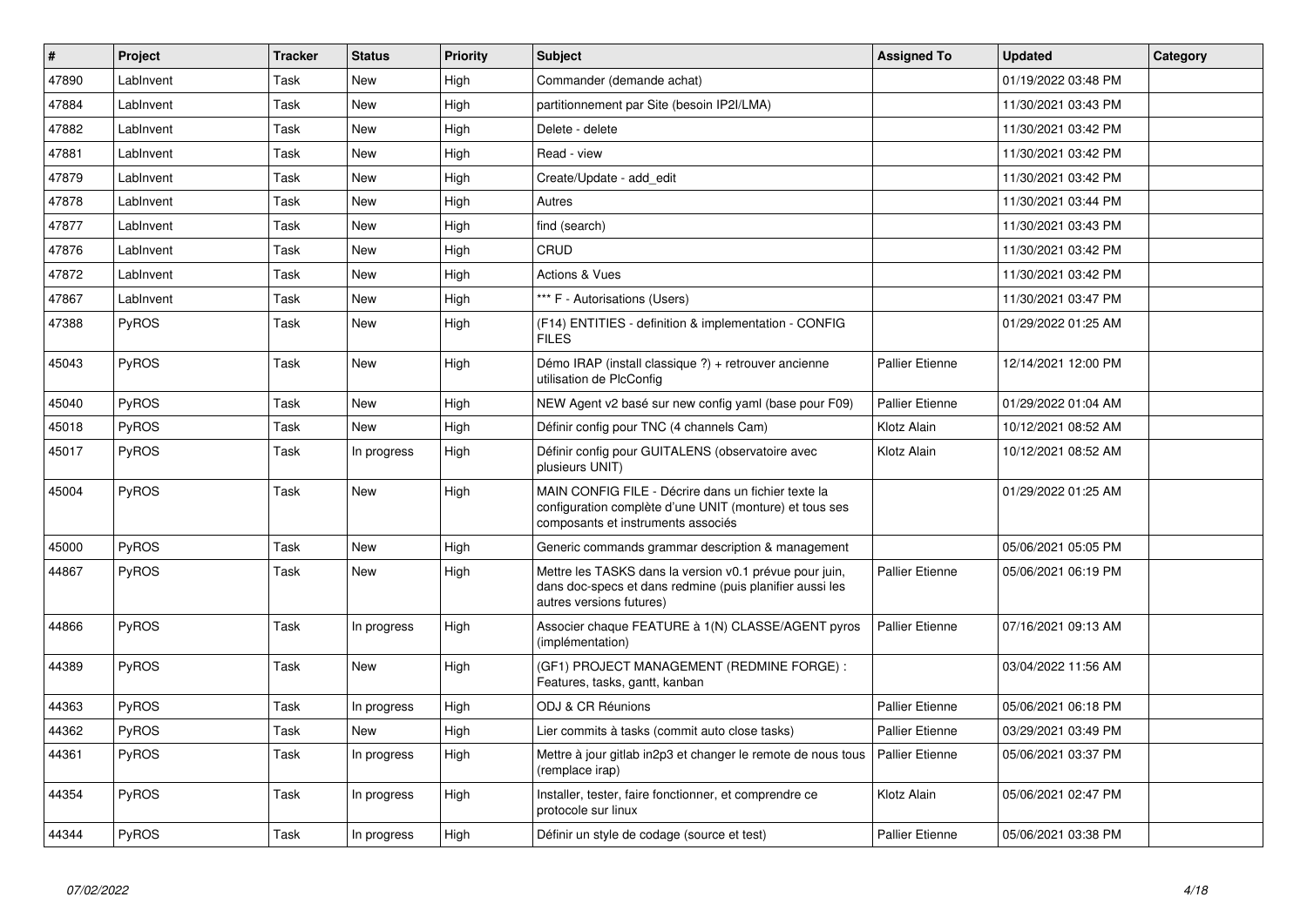| #     | Project                           | <b>Tracker</b> | <b>Status</b> | <b>Priority</b> | <b>Subject</b>                                                                                                         | <b>Assigned To</b>     | <b>Updated</b>      | Category  |
|-------|-----------------------------------|----------------|---------------|-----------------|------------------------------------------------------------------------------------------------------------------------|------------------------|---------------------|-----------|
| 44343 | <b>PyROS</b>                      | Task           | In progress   | High            | DOC TECHNIQUE (API) - Mettre en place une doc<br>technique générée automatiquement à partir du code<br>source (Sphinx) | <b>Pallier Etienne</b> | 03/04/2022 11:57 AM |           |
| 44338 | PyROS                             | Task           | In progress   | High            | Installation docker au CNES (sur VM)                                                                                   | Koralewski Alexis      | 12/14/2021 11:39 AM |           |
| 44334 | PyROS                             | Task           | In progress   | High            | (F08) Intégration protocole INDI                                                                                       |                        | 05/06/2021 05:05 PM |           |
| 44329 | PyROS                             | Task           | New           | High            | Migration gitlab sur IN2P3                                                                                             |                        | 12/14/2021 12:08 PM |           |
| 44170 | <b>PyROS</b>                      | Task           | In progress   | High            | <b>DOCKER</b> installation                                                                                             | Koralewski Alexis      | 06/28/2022 10:11 PM |           |
| 44168 | PyROS                             | Task           | New           | High            | (GF2) INSTALL & DEPLOY                                                                                                 |                        | 03/16/2022 07:27 AM |           |
| 44166 | PyROS                             | Task           | <b>New</b>    | High            | (GF1) DOCUMENTATION                                                                                                    |                        | 03/04/2022 11:57 AM |           |
| 11452 | LSTCam low-level data<br>analysis | Task           | New           | High            | Definition of LST mini-camera tests                                                                                    | Nakajima Daisuke       | 05/31/2018 04:54 PM |           |
| 7035  | <b>AGATA DAQ</b>                  | Task           | Feedback      | High            | Get end of run magic script                                                                                            | Dosme Nicolas          | 05/06/2014 02:07 PM |           |
| 1178  | Pipelet                           | Task           | New           | High            | writing mysgl and postgre backends                                                                                     |                        | 02/13/2013 10:49 AM |           |
| 49150 | PyROS                             | Task           | New           | High            | Ajout du script PYROS wrapper sur pyros.py pour gérer<br>proprement tous les contextes d'appel                         | <b>Pallier Etienne</b> | 01/31/2022 11:36 AM | Evolution |
| 44388 | <b>PyROS</b>                      | Task           | New           | High            | (GF2) SOURCE CODE MANAGEMENT (GITLAB)                                                                                  |                        | 02/02/2022 12:28 PM | Evolution |
| 48784 | <b>XLDP</b>                       | <b>Bug</b>     | New           | Normal          | Jobs en erreurs depuis le 19/01 19h30                                                                                  |                        | 01/20/2022 10:12 AM |           |
| 35692 | Lavoisier                         | Bug            | New           | Normal          | namespace not removed for a given use-case                                                                             |                        | 11/27/2018 05:35 PM |           |
| 17192 | LC <sub>2</sub>                   | <b>Bug</b>     | Assigned      | Normal          | The channel 1 is wrongly displayed as 0 even if correctly<br>used                                                      | Lafage Vincent         | 03/16/2017 05:18 PM |           |
| 13262 | C <sub>3F2</sub>                  | Bug            | New           | Normal          | improve management of Lomon parameters to explain non<br>convergence                                                   |                        | 05/02/2016 10:04 AM |           |
| 13261 | C <sub>3</sub> F <sub>2</sub>     | Bug            | Assigned      | Normal          | Read double directly as binary format with PQexecParams<br>or PQexecPrepared                                           | Lafage Vincent         | 05/02/2016 09:55 AM |           |
| 13260 | C <sub>3F2</sub>                  | Bug            | Assigned      | Normal          | Better protection from code injection with PQescape                                                                    | Lafage Vincent         | 05/02/2016 09:56 AM |           |
| 13226 | <b>CLASS</b>                      | <b>Bug</b>     | New           | Normal          | Typo in prompt                                                                                                         | LENIAU Baptiste        | 04/28/2016 01:44 AM |           |
| 12963 | <b>PEM</b>                        | <b>Bug</b>     | <b>New</b>    | Normal          | add tool crash                                                                                                         |                        | 03/24/2016 09:10 AM |           |
| 12962 | <b>PEM</b>                        | Bug            | New           | Normal          | pem-sync list ???                                                                                                      |                        | 03/24/2016 09:05 AM |           |
| 11059 | <b>CLASS</b>                      | <b>Bug</b>     | <b>New</b>    | Normal          | Bad packaging of 4.1.0.tar.gaz                                                                                         |                        | 10/09/2015 06:31 AM |           |
| 10786 | <b>CLASS</b>                      | Bug            | New           | Normal          | CLASS Stopped by a "KILL" signal                                                                                       |                        | 08/31/2015 07:00 PM |           |
| 10498 | TReqS                             | Bug            | In progress   | Normal          | Mysql Deadlock                                                                                                         |                        | 08/03/2015 08:44 AM |           |
| 10313 | <b>PEM</b>                        | Bug            | <b>New</b>    | Normal          | Error message to change !                                                                                              |                        | 07/07/2015 09:51 AM |           |
| 10311 | TRegS                             | Bug            | Suspended     | Normal          | Dispatcher create a new queue once the 1st one is<br>activated                                                         | Chambon Bernard        | 07/09/2015 03:25 PM |           |
| 10274 | <b>PEM</b>                        | Bug            | <b>New</b>    | Normal          | SYSTEM.ASSERTIONS.ASSERT_FAILURE                                                                                       |                        | 07/01/2015 11:12 AM |           |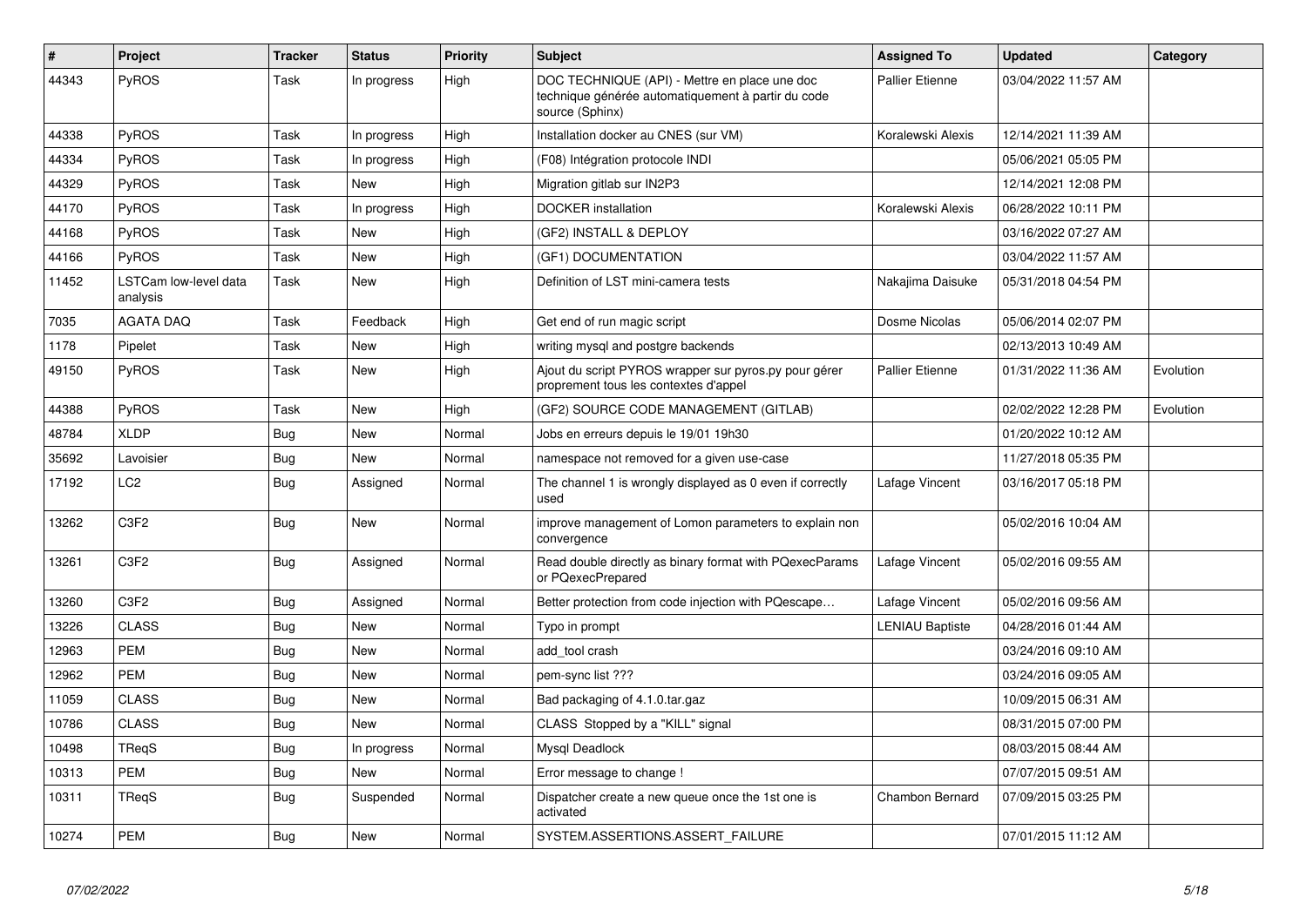| #    | Project                              | <b>Tracker</b> | <b>Status</b> | <b>Priority</b> | <b>Subject</b>                                                                          | <b>Assigned To</b>                 | <b>Updated</b>      | Category |
|------|--------------------------------------|----------------|---------------|-----------------|-----------------------------------------------------------------------------------------|------------------------------------|---------------------|----------|
| 9784 | <b>CLASS</b>                         | Bug            | In progress   | Normal          | Wrong diagnosis                                                                         | <b>MOUGINOT</b><br>Baptiste        | 05/05/2015 02:21 PM |          |
| 9695 | TReqS                                | <b>Bug</b>     | In progress   | Normal          | Facing ConcurrentModificationException?                                                 | Chambon Bernard                    | 04/14/2015 04:12 PM |          |
| 9558 | TReqS                                | <b>Bug</b>     | New           | Normal          | hpss_cache                                                                              | <b>Brinette</b><br>Pierre-Emmanuel | 04/14/2015 04:15 PM |          |
| 9317 | TReqS                                | <b>Bug</b>     | In progress   | Normal          | Check scalability                                                                       | Chambon Bernard                    | 07/09/2015 03:31 PM |          |
| 9316 | TReqS                                | <b>Bug</b>     | In progress   | Normal          | Check stability                                                                         | Chambon Bernard                    | 07/09/2015 03:31 PM |          |
| 8669 | <b>DCOD</b>                          | <b>Bug</b>     | New           | Normal          | error during compilation                                                                |                                    | 12/05/2014 06:19 PM |          |
| 8379 | Lavoisier                            | Bug            | <b>New</b>    | Normal          | NullPointerException at startup                                                         |                                    | 10/28/2014 04:49 PM |          |
| 8217 | Lavoisier                            | Bug            | New           | Normal          | Logo demo view seems broken                                                             |                                    | 10/13/2014 02:06 PM |          |
| 8055 | Lavoisier                            | Bug            | New           | Normal          | view "debug" fails when Lavoisier is installed in a directory<br>with special character |                                    | 09/19/2014 05:02 PM |          |
| 7706 | <b>AGATA</b>                         | <b>Bug</b>     | New           | Normal          | update IRC services                                                                     | Legay Eric                         | 07/10/2014 12:35 PM |          |
| 7655 | <b>AGATA DAQ</b>                     | <b>Bug</b>     | New           | Normal          | E-log                                                                                   |                                    | 07/08/2014 09:46 AM |          |
| 6062 | <b>CLASS</b>                         | <b>Bug</b>     | <b>New</b>    | Normal          | FabricationPLant Parallelisation (in CLASS.cxx)                                         |                                    | 02/10/2014 11:59 AM |          |
| 5795 | Electronic Control and<br>Monitoring | Bug            | Feedback      | Normal          | Time out digitizer sever                                                                | Pietri Stephane                    | 01/13/2014 10:32 AM |          |
| 5765 | <b>AGATA DAO</b>                     | Bug            | <b>New</b>    | Normal          | Anode01                                                                                 |                                    | 01/08/2014 02:44 PM |          |
| 5759 | Electronic Control and<br>Monitoring | Bug            | Feedback      | Normal          | bug checknarvalnodes 1                                                                  | Ralet Damian                       | 01/17/2014 10:54 AM |          |
| 1561 | Smurf                                | Bug            | <b>New</b>    | Normal          | Smurf::RRD does not support "base"                                                      |                                    | 04/13/2011 05:00 PM |          |
| 1438 | TReqS                                | <b>Bug</b>     | Assigned      | Normal          | Verifier le status des queues dans tregs                                                | <b>Brinette</b><br>Pierre-Emmanuel | 03/24/2015 04:13 PM |          |
| 1437 | Pipelet                              | Bug            | New           | Normal          | str_parents not updated in time for glob_parent                                         |                                    | 03/10/2011 05:51 PM |          |
| 1003 | SphereLib                            | <b>Bug</b>     | <b>New</b>    | Normal          | ps detection                                                                            |                                    | 10/15/2010 01:51 PM |          |
| 9623 | Lavoisier                            | <b>Bug</b>     | New           | Normal          | SynchronousCacheConnector stays in building state until<br>the calling view is finished |                                    | 04/01/2015 06:21 PM | Adaptors |
| 5477 | Lavoisier                            | Bug            | Assigned      | Normal          | problem avec HTMLSerializer                                                             | Lequeux Olivier                    | 11/15/2013 11:25 AM | Adaptors |
| 7465 | Lavoisier                            | Bug            | New           | Normal          | fix all the relative URL used by the web console                                        |                                    | 06/17/2014 04:57 PM | Console  |
| 7490 | <b>Topology Manager</b>              | Bug            | New           | Normal          | Needed libp42.so.1                                                                      |                                    | 06/19/2014 11:15 PM | Core TM  |
| 7073 | <b>Topology Manager</b>              | Bug            | New           | Normal          | Off on GTS tree                                                                         |                                    | 05/07/2014 04:55 PM | Core TM  |
| 7046 | <b>Topology Manager</b>              | Bug            | New           | Normal          | password hardcoded                                                                      | Legay Eric                         | 05/06/2014 09:54 AM | Core TM  |
| 7040 | <b>Topology Manager</b>              | <b>Bug</b>     | New           | Normal          | Fixing configure                                                                        |                                    | 04/30/2014 03:46 PM | Core TM  |
| 5780 | <b>Topology Manager</b>              | Bug            | Feedback      | Normal          | reopening shared file                                                                   | Grave Xavier                       | 01/25/2018 09:18 AM | Core TM  |
| 8380 | Lavoisier                            | <b>Bug</b>     | New           | Normal          | remove attribute @evaluated from generated adaptors<br>documentation                    |                                    | 10/28/2014 04:51 PM | Doc      |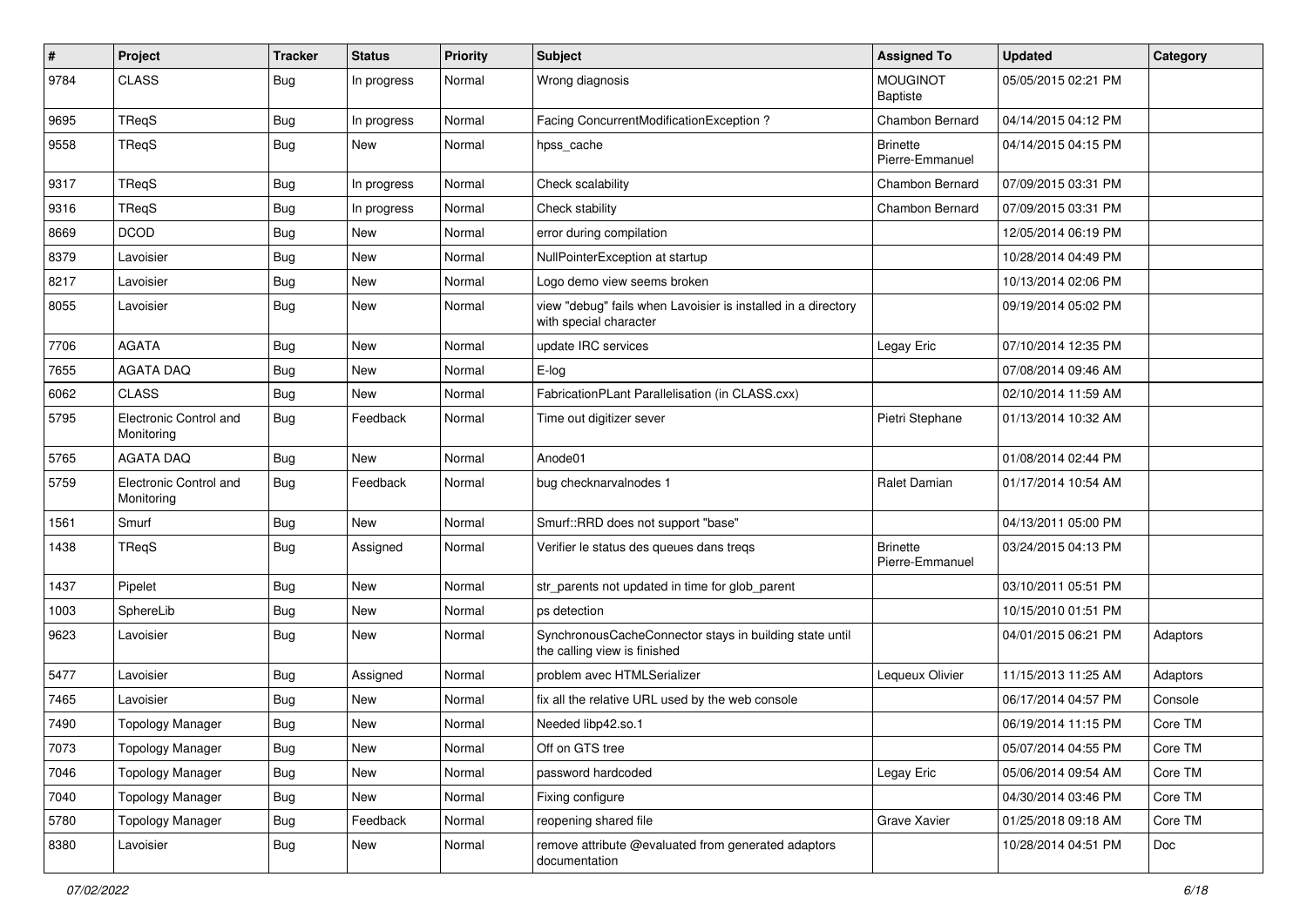| $\vert$ # | <b>Project</b>          | <b>Tracker</b> | <b>Status</b> | <b>Priority</b> | <b>Subject</b>                                                                                                                      | <b>Assigned To</b>   | <b>Updated</b>      | Category                      |
|-----------|-------------------------|----------------|---------------|-----------------|-------------------------------------------------------------------------------------------------------------------------------------|----------------------|---------------------|-------------------------------|
| 32        | Oval                    | Bug            | <b>New</b>    | Normal          | Write a more detailed configuration doc                                                                                             | <b>Chamont David</b> | 02/16/2009 07:18 PM | Documentation                 |
| 23257     | operations-portal-users | <b>Bug</b>     | <b>New</b>    | Normal          | Downtime notification admin page                                                                                                    |                      | 10/25/2017 03:57 PM | Downtime<br>Notification      |
| 4184      | <b>ENX</b>              | <b>Bug</b>     | Feedback      | Normal          | fonctionnement ENX linux 64 bits avec gnat pro-7.1.1                                                                                | Peyré Jean           | 06/11/2013 09:11 PM | <b>Drivers</b>                |
| 33857     | Lavoisier               | Bug            | <b>New</b>    | Normal          | post-processors namespace mapping must be defined in<br>view                                                                        |                      | 06/18/2018 01:29 PM | Engine                        |
| 12993     | <b>ENX</b>              | Bug            | <b>New</b>    | Normal          | init.enx                                                                                                                            | Dosme Nicolas        | 03/30/2016 02:37 PM | <b>ENX Core</b>               |
| 5448      | <b>ENX</b>              | <b>Bug</b>     | <b>New</b>    | Normal          | configure enx                                                                                                                       |                      | 10/30/2013 10:31 AM | <b>ENX Core</b>               |
| 21        | Oval                    | Bug            | New           | Normal          | What happens when a subdirectory is reused in several<br>environments?                                                              | <b>Chamont David</b> | 02/16/2009 07:00 PM | OvalFile                      |
| 29154     | Lavoisier               | Bug            | <b>New</b>    | Normal          | wrong context when mixing <element-create-as-parent> and<br/><element-create></element-create></element-create-as-parent>           | Reynaud Sylvain      | 03/06/2018 11:09 AM | <b>XML Template</b><br>Engine |
| 27459     | Lavoisier               | Bug            | <b>New</b>    | Normal          | namespace disappear when root node is renamed                                                                                       | Reynaud Sylvain      | 01/31/2018 02:44 PM | <b>XML Template</b><br>Engine |
| 11100     | Lavoisier               | Bug            | <b>New</b>    | Normal          | <element-ignore> should not remove the namespace<br/>declaration (xmlns)</element-ignore>                                           |                      | 10/16/2015 01:48 PM | <b>XML Template</b><br>Engine |
| 47957     | LabInvent               | Feature        | <b>New</b>    | Normal          | *** F - ENTITY - Les GROUPES (de User ou Materiel) :<br>Thématique, Métier, Projet, Site (+ Pole ou Service ?)                      |                      | 12/13/2021 11:12 AM |                               |
| 47951     | LabInvent               | Feature        | <b>New</b>    | Normal          | *** F - Etiquettes & Imprimantes                                                                                                    |                      | 11/30/2021 01:42 PM |                               |
| 47932     | LabInvent               | Feature        | <b>New</b>    | Normal          | *** F - DOC (documentation)                                                                                                         |                      | 11/30/2021 01:10 PM |                               |
| 47895     | LabInvent               | Feature        | <b>New</b>    | Normal          | *** F - ENTITY - Documents attachés (à Materiel ou Suivi)                                                                           |                      | 12/13/2021 11:09 AM |                               |
| 47869     | LabInvent               | Feature        | <b>New</b>    | Normal          | *** F - Tests                                                                                                                       |                      | 12/06/2021 02:28 PM |                               |
| 47865     | LabInvent               | Feature        | <b>New</b>    | Normal          | *** F - Configuration générale                                                                                                      |                      | 12/13/2021 11:06 AM |                               |
| 47864     | LabInvent               | Feature        | New           | Normal          | *** F - ENTITY - Autres                                                                                                             |                      | 11/30/2021 12:57 PM |                               |
| 47862     | LabInvent               | Feature        | <b>New</b>    | Normal          | *** F - ENTITY - Prets (de Materiel)                                                                                                |                      | 12/13/2021 11:10 AM |                               |
| 45484     | PyROS                   | Feature        | <b>New</b>    | Normal          | **** D5 - Images management (L1-L2)                                                                                                 |                      | 02/02/2022 02:36 PM |                               |
| 45481     | PyROS                   | Feature        | <b>New</b>    | Normal          | **** D2 - Users & Programs                                                                                                          |                      | 03/29/2022 09:17 AM |                               |
| 44721     | PyROS                   | Feature        | New           | Normal          | *** GF4 - QUAL - Quality & Tests - High level tests<br>(integration & functional), plan tests, validation des<br>exigences (qualif) |                      | 03/16/2022 04:55 PM |                               |
| 44661     | <b>PyROS</b>            | Feature        | New           | Normal          | *** SF13 - IAF - Images Fetching (quicklook & download)                                                                             |                      | 03/15/2022 04:49 PM |                               |
| 44659     | <b>PyROS</b>            | Feature        | <b>New</b>    | Normal          | *** GF3 - INFRA - Hardware, Operating System, Network,<br>Security & Safety                                                         |                      | 03/16/2022 04:51 PM |                               |
| 44584     | <b>PyROS</b>            | Feature        | New           | Normal          | *** SF10 - CAL - Calibration (Dark/Bias/Flat)                                                                                       |                      | 03/15/2022 04:48 PM |                               |
| 44514     | PyROS                   | Feature        | New           | Normal          | *** SF11 - IPC - Images Processing (Grenouille)                                                                                     | Klotz Alain          | 03/15/2022 04:44 PM |                               |
| 44165     | PyROS                   | Feature        | <b>New</b>    | Normal          | *** SF16 - DSH - General monitoring: Dashboard (website)                                                                            |                      | 06/29/2022 07:24 AM |                               |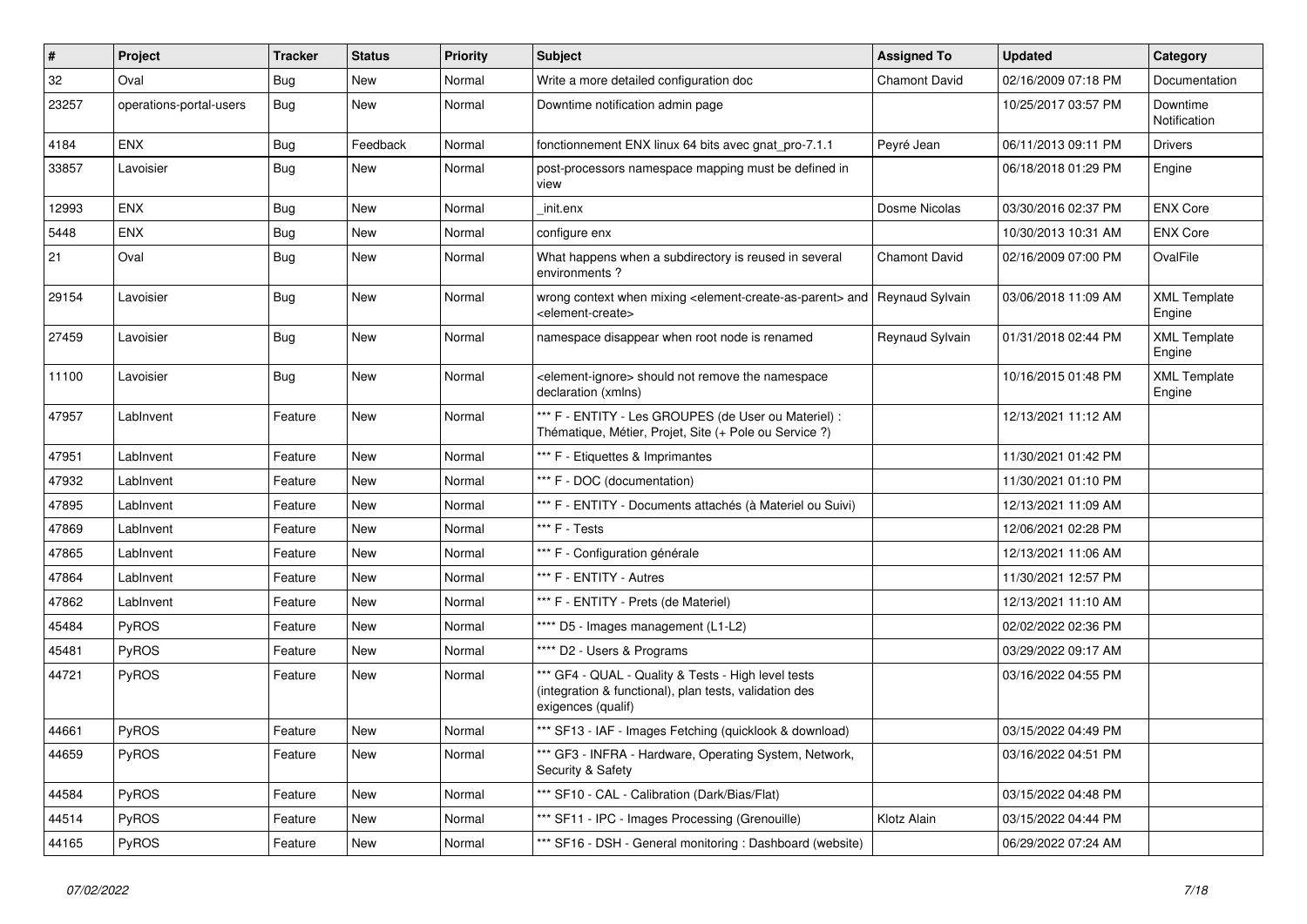| $\sharp$ | <b>Project</b>    | <b>Tracker</b> | <b>Status</b> | <b>Priority</b> | <b>Subject</b>                                                                                                        | <b>Assigned To</b>                 | <b>Updated</b>      | Category |
|----------|-------------------|----------------|---------------|-----------------|-----------------------------------------------------------------------------------------------------------------------|------------------------------------|---------------------|----------|
| 44164    | PyROS             | Feature        | New           | Normal          | *** SF12 - IAN - Images Analysis (Triton)                                                                             |                                    | 03/15/2022 04:48 PM |          |
| 44163    | PyROS             | Feature        | New           | Normal          | *** SF09 - CMC - Command Control - Telescope &<br>Instruments Control & Monitoring (DeviceController,<br>AgentDevice) |                                    | 03/16/2022 07:28 AM |          |
| 44160    | PyROS             | Feature        | New           | Normal          | *** SF07 - PLN - Observation Sequences Planning &<br>Scheduling                                                       |                                    | 03/15/2022 04:46 PM |          |
| 44159    | PyROS             | Feature        | New           | Normal          | *** SF03 - ENV - Environment Monitoring (int/ext,<br>observatory & weather)                                           |                                    | 05/05/2022 09:54 AM |          |
| 44158    | PyROS             | Feature        | New           | Normal          | *** SF06 - ALR - Alerts Management                                                                                    |                                    | 03/15/2022 04:46 PM |          |
| 44154    | PyROS             | Feature        | In progress   | Normal          | *** SF02 - SCP - Scientific Programs Management                                                                       |                                    | 03/29/2022 09:17 AM |          |
| 44153    | <b>PyROS</b>      | Feature        | New           | Normal          | *** SF05 - SEQ - Observation Sequences Management                                                                     | Koralewski Alexis                  | 02/23/2022 10:45 AM |          |
| 44150    | PyROS             | Feature        | In progress   | Normal          | *** SF01 - USR - Users, Roles, and Authorizations<br>Management                                                       |                                    | 03/29/2022 09:14 AM |          |
| 37461    | Lavoisier         | Feature        | New           | Normal          | add support for jdk 11                                                                                                |                                    | 04/25/2019 01:53 PM |          |
| 37409    | TReqS             | Feature        | New           | Normal          | Statistiques sur les queues dans les logs                                                                             |                                    | 04/11/2019 01:40 PM |          |
| 34801    | Lavoisier         | Feature        | New           | Normal          | add support for attribute @if in element view/variable                                                                |                                    | 07/31/2018 12:57 PM |          |
| 31881    | Narval Standalone | Feature        | New           | Normal          | Logs de l'instance                                                                                                    | Théo Le Guen                       | 04/24/2018 03:59 PM |          |
| 12975    | <b>PEM</b>        | Feature        | New           | Normal          | pem-sync co_pem                                                                                                       |                                    | 03/24/2016 04:54 PM |          |
| 12974    | <b>PEM</b>        | Feature        | New           | Normal          | pem-sync cp pem                                                                                                       |                                    | 03/24/2016 04:52 PM |          |
| 12961    | <b>PEM</b>        | Feature        | New           | Normal          | PEM version                                                                                                           |                                    | 03/24/2016 09:03 AM |          |
| 10871    | <b>CLASS</b>      | Feature        | <b>New</b>    | Normal          | <b>Nominal Power</b>                                                                                                  |                                    | 09/10/2015 05:27 PM |          |
| 10273    | <b>PEM</b>        | Feature        | New           | Normal          | Easier configuration process                                                                                          |                                    | 07/01/2015 11:11 AM |          |
| 10255    | <b>CLASS</b>      | Feature        | New           | Normal          | Take into account Load Factor Evolution                                                                               | <b>MOUGINOT</b><br><b>Baptiste</b> | 06/26/2015 11:33 AM |          |
| 9799     | Lavoisier         | Feature        | New           | Normal          | esxl function missing : add-duration                                                                                  |                                    | 04/30/2015 11:00 AM |          |
| 9789     | <b>CLASS</b>      | Feature        | New           | Normal          | Multi Stream in EQM                                                                                                   |                                    | 04/29/2015 12:12 PM |          |
| 9788     | <b>CLASS</b>      | Feature        | New           | Normal          | Multi Stream in FabricationPlant                                                                                      |                                    | 04/29/2015 12:10 PM |          |
| 9787     | <b>CLASS</b>      | Feature        | New           | Normal          | Multi Stream in FabricationPlant/EQM                                                                                  |                                    | 04/29/2015 12:10 PM |          |
| 9704     | Lavoisier         | Feature        | New           | Normal          | add option --override to lavoisier-upgrade.sh                                                                         |                                    | 04/15/2015 10:07 AM |          |
| 9534     | Pipelet           | Feature        | New           | Normal          | logging of stdout and stderr                                                                                          |                                    | 03/25/2015 02:31 PM |          |
| 9335     | TReqS             | Feature        | Assigned      | Normal          | SIGINT  TERM   HUP                                                                                                    | Chambon Bernard                    | 05/06/2015 08:26 AM |          |
| 8668     | <b>DCOD</b>       | Feature        | New           | Normal          | filterdiff is missing                                                                                                 |                                    | 12/05/2014 06:17 PM |          |
| 8667     | <b>DCOD</b>       | Feature        | New           | Normal          | uuid missing                                                                                                          |                                    | 12/05/2014 06:14 PM |          |
| 8369     | LC <sub>2</sub>   | Feature        | New           | Normal          | Standardize by relying on GNU getopt instead of proprietary<br>cmdline                                                | Lafage Vincent                     | 10/27/2014 07:06 PM |          |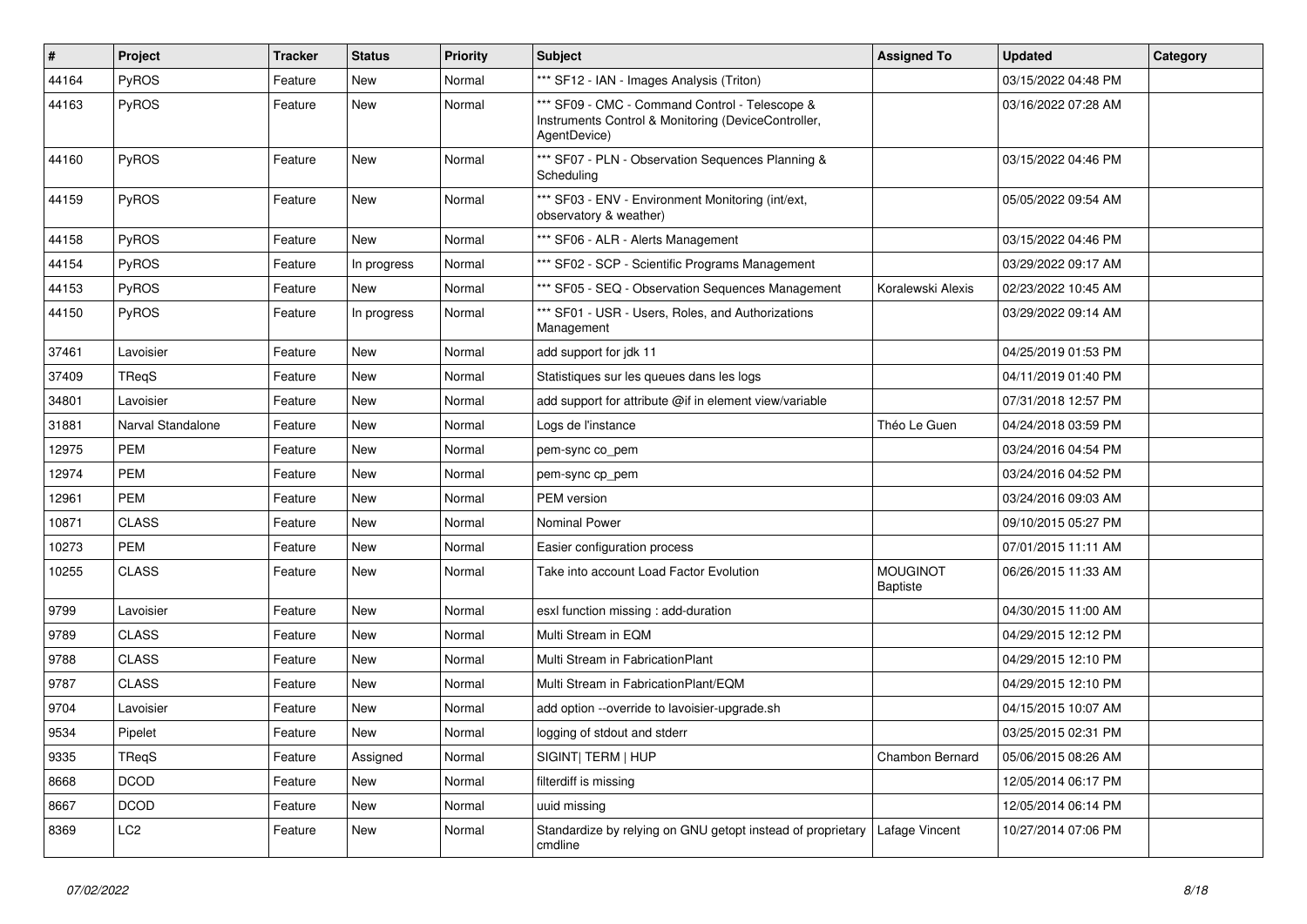| $\sharp$ | Project                 | <b>Tracker</b> | <b>Status</b> | <b>Priority</b> | <b>Subject</b>                                                                                                                 | <b>Assigned To</b>                 | <b>Updated</b>      | Category |
|----------|-------------------------|----------------|---------------|-----------------|--------------------------------------------------------------------------------------------------------------------------------|------------------------------------|---------------------|----------|
| 8262     | Pipelet                 | Feature        | New           | Normal          | LocalRepository: recursive search of segment source script                                                                     |                                    | 10/19/2014 05:13 PM |          |
| 8132     | Lavoisier               | Feature        | <b>New</b>    | Normal          | support attribute @first-child-attributes in <element></element>                                                               |                                    | 09/30/2014 04:28 PM |          |
| 7811     | Lavoisier               | Feature        | New           | Normal          | support server-side argument validation with XPath                                                                             |                                    | 07/30/2014 05:05 PM |          |
| 7641     | KickSlot                | Feature        | In progress   | Normal          | Procédure perte mot de passe                                                                                                   | <b>Flieller Cyril</b>              | 09/04/2014 02:55 PM |          |
| 7379     | <b>CLASS</b>            | Feature        | New           | Normal          | FrontEnd                                                                                                                       | <b>MOUGINOT</b><br><b>Baptiste</b> | 06/11/2014 11:05 AM |          |
| 7037     | <b>Topology Manager</b> | Feature        | <b>New</b>    | Normal          | Configuration file for TM                                                                                                      |                                    | 04/30/2014 03:11 PM |          |
| 6748     | <b>CLASS</b>            | Feature        | New           | Normal          | Charger un parc présimulé à partir du .root                                                                                    |                                    | 04/03/2014 11:36 AM |          |
| 5726     | <b>Topology Manager</b> | Feature        | New           | Normal          | Display                                                                                                                        |                                    | 01/06/2014 09:21 AM |          |
| 3039     | APCScheduler            | Feature        | New           | Normal          | création de tarball sans exécutable                                                                                            |                                    | 07/31/2012 06:11 PM |          |
| 2431     | LC2                     | Feature        | Assigned      | Normal          | Enforce stricter checks on startup precondition                                                                                | Lafage Vincent                     | 02/03/2012 09:54 PM |          |
| 755      | SphereLib               | Feature        | New           | Normal          | Parallélisation de cat2mask                                                                                                    |                                    | 06/14/2010 04:34 PM |          |
| 754      | SphereLib               | Feature        | New           | Normal          | Parallélisation de la routine apodize_mask                                                                                     |                                    | 06/14/2010 04:33 PM |          |
| 597      | Oval                    | Feature        | New           | Normal          | YAML comme langage de configuration?                                                                                           |                                    | 05/11/2010 01:36 PM |          |
| 520      | TReqS                   | Feature        | <b>New</b>    | Normal          | Communication entre Serveur et Client sans Base de<br>données                                                                  |                                    | 03/24/2015 04:37 PM |          |
| 517      | TReqS                   | Feature        | <b>New</b>    | Normal          | Outils d'administation pour Treqs                                                                                              |                                    | 03/24/2015 04:29 PM |          |
| 516      | TReqS                   | Feature        | <b>New</b>    | Normal          | Désactiver des queues                                                                                                          |                                    | 03/24/2015 04:24 PM |          |
| 416      | TReqS                   | Feature        | In progress   | Normal          | État drainé pour TReqS                                                                                                         |                                    | 03/24/2015 04:04 PM |          |
| 186      | RIsngCons               | Feature        | New           | Normal          | Flood limit                                                                                                                    | <b>Puel Mattieu</b>                | 10/07/2009 01:07 PM |          |
| 11915    | Lavoisier               | Feature        | New           | Normal          | change the parameters of plugin ChartRenderer                                                                                  |                                    | 02/05/2016 12:25 PM | Adaptors |
| 10315    | Lavoisier               | Feature        | New           | Normal          | Index size of IndexedFileCache plugin is limited by the max<br>number of inodes                                                |                                    | 07/07/2015 10:12 AM | Adaptors |
| 9778     | Lavoisier               | Feature        | <b>New</b>    | Normal          | support cookies in HTTPConnector                                                                                               |                                    | 04/28/2015 01:39 PM | Adaptors |
| 9607     | Lavoisier               | Feature        | <b>New</b>    | Normal          | Add SAML 2.0 support in Lavoisier                                                                                              |                                    | 04/01/2015 11:32 AM | Adaptors |
| 9560     | Lavoisier               | Feature        | New           | Normal          | SurroundSerializer should ignore header lines (starting with<br>)</td <td></td> <td>03/30/2015 10:17 AM</td> <td>Adaptors</td> |                                    | 03/30/2015 10:17 AM | Adaptors |
| 9559     | Lavoisier               | Feature        | <b>New</b>    | Normal          | develop a TextRenderer plugin                                                                                                  |                                    | 03/30/2015 10:15 AM | Adaptors |
| 9467     | Lavoisier               | Feature        | New           | Normal          | improve flexibility of JSONRenderer                                                                                            |                                    | 03/16/2015 01:54 PM | Adaptors |
| 8260     | Lavoisier               | Feature        | New           | Normal          | develop plugin ElementProcessor                                                                                                |                                    | 10/17/2014 07:10 PM | Adaptors |
| 8259     | Lavoisier               | Feature        | New           | Normal          | support parameter "renderer" in ZipRenderer and<br>GZipRenderer                                                                |                                    | 10/17/2014 07:08 PM | Adaptors |
| 8240     | Lavoisier               | Feature        | New           | Normal          | LDAPConnector/LDIFSerializer should generate data in<br><b>DSML</b> format                                                     |                                    | 10/15/2014 06:02 PM | Adaptors |
| 7649     | Lavoisier               | Feature        | New           | Normal          | develop a XMLTemplateProcessor plugin                                                                                          |                                    | 07/04/2014 05:52 PM | Adaptors |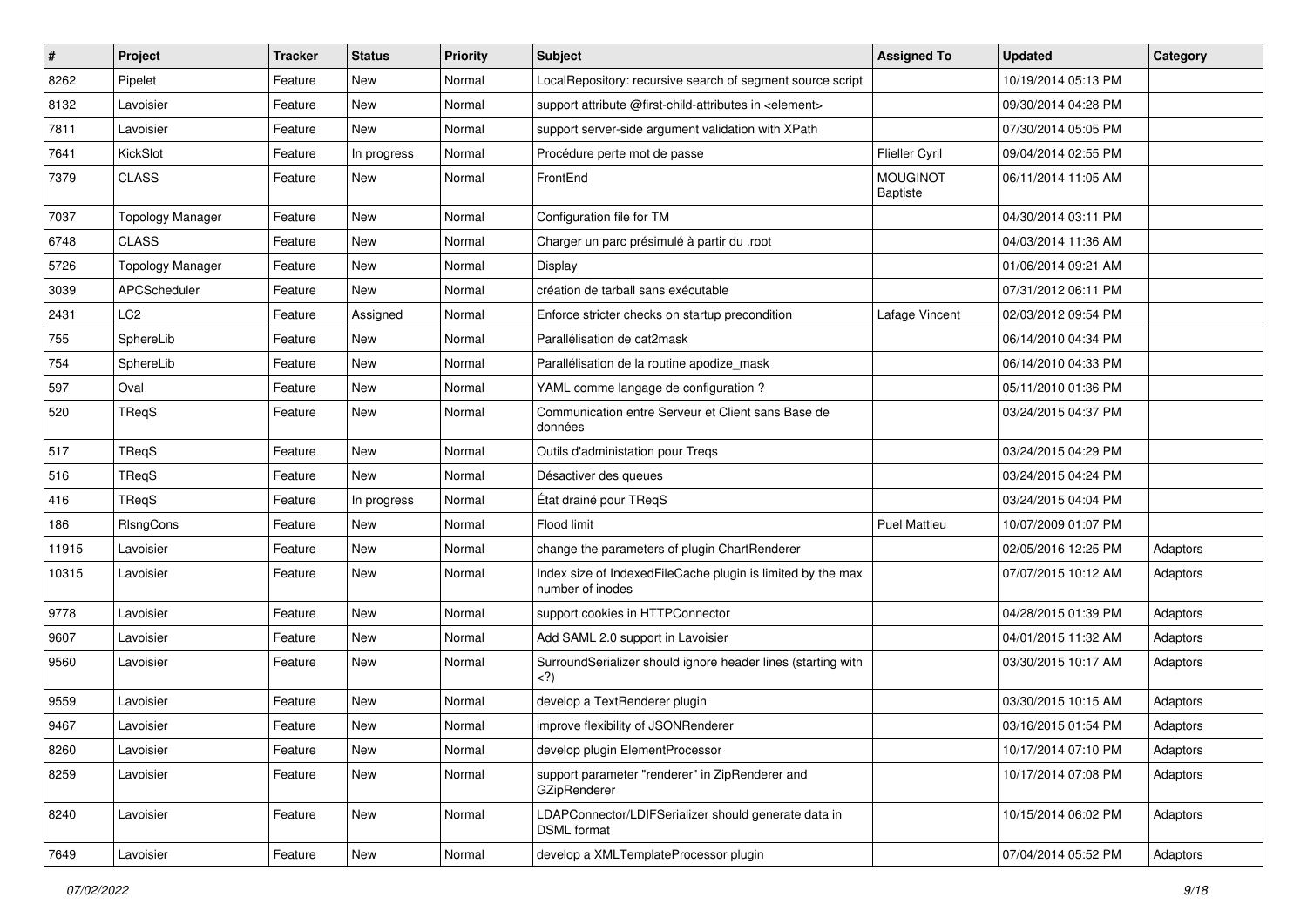| $\sharp$ | Project                 | Tracker | <b>Status</b> | <b>Priority</b> | <b>Subject</b>                                                                                    | <b>Assigned To</b>       | <b>Updated</b>      | Category                       |
|----------|-------------------------|---------|---------------|-----------------|---------------------------------------------------------------------------------------------------|--------------------------|---------------------|--------------------------------|
| 9622     | Lavoisier               | Feature | New           | Normal          | add links to fallback views into view "dependencies"                                              |                          | 04/01/2015 06:19 PM | Console                        |
| 7464     | Lavoisier               | Feature | <b>New</b>    | Normal          | replace XSL with HTML template in web console                                                     |                          | 06/17/2014 04:55 PM | Console                        |
| 7325     | Lavoisier               | Feature | New           | Normal          | support filtering dependencies graph by categories                                                |                          | 06/04/2014 05:14 PM | Console                        |
| 35044    | operations-portal-users | Feature | New           | Normal          | New ROD dashboard                                                                                 |                          | 09/20/2018 10:42 AM | Dashboard                      |
| 8645     | ROD-DASHBOARD           | Feature | In progress   | Normal          | ROD dashboard: only verify when closing ticket                                                    |                          | 04/21/2021 12:52 PM | Dashboard                      |
| 33       | Oval                    | Feature | New           | Normal          | Support for gzipped ref files                                                                     | <b>Chamont David</b>     | 02/16/2009 07:23 PM | Diff command                   |
| 35       | Oval                    | Feature | <b>New</b>    | Normal          | Give less importance to the build step                                                            | <b>Chamont David</b>     | 02/16/2009 07:41 PM | Documentation                  |
| 27576    | Lavoisier               | Feature | New           | Normal          | add a parameter "priority" on WhenCreatedTrigger                                                  |                          | 02/02/2018 03:18 PM | Engine                         |
| 27570    | Lavoisier               | Feature | New           | Normal          | NotifiedTrigger should bypass attribute @ignore-during                                            |                          | 02/02/2018 03:05 PM | Engine                         |
| 9624     | Lavoisier               | Feature | <b>New</b>    | Normal          | when cache is empty and being built, user queries should<br>be waiting for it rather than failing |                          | 04/01/2015 06:30 PM | Engine                         |
| 9564     | Lavoisier               | Feature | New           | Normal          | reorganize <pre-renderer> section</pre-renderer>                                                  |                          | 03/30/2015 10:37 AM | Engine                         |
| 9562     | Lavoisier               | Feature | New           | Normal          | re-implement <pre-renderers> in streaming mode</pre-renderers>                                    |                          | 03/30/2015 10:32 AM | Engine                         |
| 8405     | Lavoisier               | Feature | <b>New</b>    | Normal          | implement XPath function choose_not_null(arg1, arg2)                                              |                          | 10/30/2014 02:21 PM | Engine                         |
| 8404     | Lavoisier               | Feature | <b>New</b>    | Normal          | support parameters in <pre-renderers></pre-renderers>                                             |                          | 10/30/2014 11:03 AM | Engine                         |
| 8258     | Lavoisier               | Feature | New           | Normal          | add attribute @default to <renderers></renderers>                                                 |                          | 10/17/2014 07:07 PM | Engine                         |
| 8241     | Lavoisier               | Feature | New           | Normal          | improve dropdown list of view "form"                                                              |                          | 10/15/2014 06:05 PM | Engine                         |
| 7619     | Lavoisier               | Feature | <b>New</b>    | Normal          | replace @INCLUDES with #include in properties files                                               |                          | 07/04/2014 11:17 AM | Engine                         |
| 8693     | <b>ENX</b>              | Feature | New           | Normal          | sauver log_level                                                                                  |                          | 12/09/2014 03:54 PM | <b>ENX Core</b>                |
| 659      | <b>ENX</b>              | Feature | <b>New</b>    | Normal          | Gestion des arbres DOM                                                                            |                          | 01/16/2013 11:33 AM | <b>ENX Core</b>                |
| 7486     | <b>Topology Manager</b> | Feature | New           | Normal          | Modification of information                                                                       |                          | 06/19/2014 02:41 PM | GUI                            |
| 7483     | <b>Topology Manager</b> | Feature | New           | Normal          | Protect modification                                                                              |                          | 06/19/2014 02:27 PM | GUI                            |
| 7072     | <b>Topology Manager</b> | Feature | Feedback      | Normal          | name main detector                                                                                | Michelagnoli<br>Caterina | 05/12/2014 01:59 PM | GUI                            |
| 7036     | <b>Topology Manager</b> | Feature | <b>New</b>    | Normal          | Adding window to choose experiment                                                                | Legay Eric               | 04/30/2014 03:12 PM | <b>GUI</b>                     |
| 7463     | Lavoisier               | Feature | New           | Normal          | add attribute tpl:url.                                                                            |                          | 06/17/2014 04:54 PM | <b>HTML Template</b><br>Engine |
| 34       | Oval                    | Feature | New           | Normal          | Extend input/output control                                                                       | <b>Chamont David</b>     | 02/16/2009 07:27 PM | Implementation                 |
| 923      | Oval                    | Feature | New           | Normal          | oval reset                                                                                        | <b>Chamont David</b>     | 09/20/2010 05:16 PM | Other                          |
| 35045    | operations-portal-users | Feature | New           | Normal          | Tasks for the release                                                                             |                          | 09/20/2018 10:48 AM | Others                         |
| 31       | Oval                    | Feature | New           | Normal          | Apply a command to a subdirectory subset?                                                         | Chamont David            | 02/16/2009 07:14 PM | Run command                    |
| 32928    | Lavoisier               | Feature | New           | Normal          | support enumeration in route properties                                                           |                          | 05/18/2018 02:23 PM | Service                        |
| 26907    | Lavoisier               | Feature | New           | Normal          | implement XPath function format-number()                                                          |                          | 01/10/2018 03:18 PM | <b>XML Template</b><br>Engine  |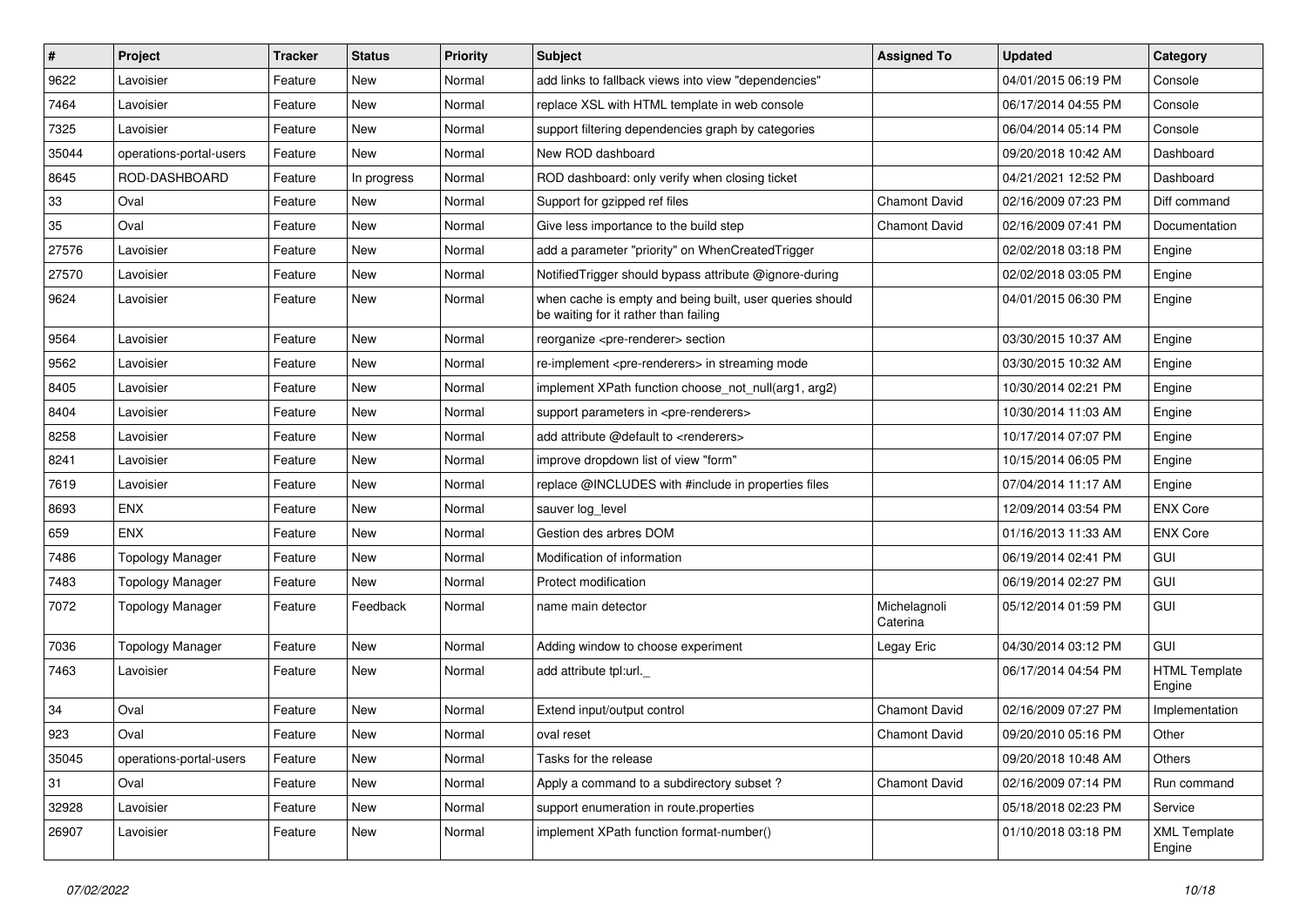| $\pmb{\#}$ | Project                 | <b>Tracker</b> | <b>Status</b> | <b>Priority</b> | <b>Subject</b>                                                                                           | <b>Assigned To</b>     | <b>Updated</b>      | Category                      |
|------------|-------------------------|----------------|---------------|-----------------|----------------------------------------------------------------------------------------------------------|------------------------|---------------------|-------------------------------|
| 9563       | Lavoisier               | Feature        | New           | Normal          | support <elements-ignore> into <element-create-as-parent></element-create-as-parent></elements-ignore>   |                        | 03/30/2015 10:30 AM | <b>XML Template</b><br>Engine |
| 8817       | Lavoisier               | Feature        | New           | Normal          | develop a XML template optimizer                                                                         |                        | 12/19/2014 05:10 PM | <b>XML Template</b><br>Engine |
| 8261       | Lavoisier               | Feature        | New           | Normal          | support attribute @out-xpath on <element></element>                                                      |                        | 10/17/2014 07:15 PM | <b>XML Template</b><br>Engine |
| 8172       | Lavoisier               | Feature        | <b>New</b>    | Normal          | support XPath function append()                                                                          |                        | 10/06/2014 10:43 AM | <b>XML Template</b><br>Engine |
| 35994      | IN2P3-Forge             | Support        | <b>New</b>    | Normal          | Synchronisation demandée pour un serveur Mercurial                                                       |                        | 01/11/2019 03:10 PM |                               |
| 16628      | CC-IN2P3                | Support        | <b>New</b>    | Normal          | Sèche cheveux dans le vestiaire                                                                          |                        | 01/12/2017 02:37 PM |                               |
| 10065      | <b>CLASS</b>            | Support        | New           | Normal          | Multi-Threading in CLASS                                                                                 |                        | 06/05/2015 11:30 AM |                               |
| 9491       | JEM-EUSO                | Support        | <b>New</b>    | Normal          | I need to access also to AWG Euso balloon documents                                                      |                        | 03/18/2015 03:36 PM |                               |
| 7041       | <b>Topology Manager</b> | Support        | New           | Normal          | Sub repositories                                                                                         |                        | 04/30/2014 03:52 PM |                               |
| 5838       | <b>AGATA DAQ</b>        | Support        | New           | Normal          | /agatadisks                                                                                              | Aubert Yann            | 01/17/2014 06:07 PM |                               |
| 5590       | <b>SIMGRID</b>          | Support        | Assigned      | Normal          | Create msg_storage_management group in DOXYGEN ?!                                                        | Veyre Pierre           | 11/29/2013 10:20 AM |                               |
| 7039       | <b>Topology Manager</b> | Support        | Feedback      | Normal          | Updating doc                                                                                             | Legay Eric             | 05/06/2014 01:32 PM | Core TM                       |
| 5051       | Lavoisier               | Support        | <b>New</b>    | Normal          | Explain cache trigger workflow                                                                           | Lequeux Olivier        | 09/13/2013 10:36 AM | Doc                           |
| 8327       | <b>AGATA DAQ</b>        | Support        | Feedback      | Normal          | Adding VAMOS configuration file                                                                          | Saillant Frédéric      | 10/24/2014 01:05 PM | GCC                           |
| 51514      | PyROS                   | Task           | New           | Normal          | LOG                                                                                                      |                        | 06/29/2022 07:37 AM |                               |
| 51513      | PyROS                   | Task           | <b>New</b>    | Normal          | General algorithm (ternary mode, status, routine processing,<br>commands processing, exceptions dealing) | <b>Pallier Etienne</b> | 06/29/2022 07:37 AM |                               |
| 51508      | PyROS                   | Task           | <b>New</b>    | Normal          | AgentMajordome (based on Agent)                                                                          | Koralewski Alexis      | 06/29/2022 07:31 AM |                               |
| 49994      | PyROS                   | Task           | In progress   | Normal          | SP export (list & 1)                                                                                     | Koralewski Alexis      | 03/29/2022 09:17 AM |                               |
| 49890      | PyROS                   | Task           | New           | Normal          | Global Start & Stop (safe)                                                                               |                        | 03/16/2022 04:52 PM |                               |
| 49889      | PyROS                   | Task           | <b>New</b>    | Normal          | Backup                                                                                                   |                        | 03/16/2022 04:49 PM |                               |
| 49888      | PyROS                   | Task           | New           | Normal          | Firewall                                                                                                 |                        | 03/16/2022 04:48 PM |                               |
| 49887      | PyROS                   | Task           | New           | Normal          | Hardware                                                                                                 |                        | 03/16/2022 04:47 PM |                               |
| 49886      | PyROS                   | Task           | <b>New</b>    | Normal          | System watch (Nagios, )                                                                                  |                        | 03/16/2022 04:47 PM |                               |
| 49885      | PyROS                   | Task           | New           | Normal          | <b>Network</b>                                                                                           |                        | 03/16/2022 04:46 PM |                               |
| 49878      | PyROS                   | Task           | New           | Normal          | SF02-SCP integration - Lancement auto de l'agent de<br>gestion du SP lifecycle                           |                        | 06/28/2022 10:04 PM |                               |
| 49876      | PyROS                   | Task           | New           | Normal          | Guitastro integration                                                                                    |                        | 03/16/2022 07:28 AM |                               |
| 49875      | PyROS                   | Task           | New           | Normal          | (classic) Installation Guitastro & dependencies                                                          |                        | 03/16/2022 07:27 AM |                               |
| 49874      | PyROS                   | Task           | New           | Normal          | (docker) Installation Guitastro & dependencies                                                           |                        | 06/28/2022 10:11 PM |                               |
| 49872      | PyROS                   | Task           | New           | Normal          | Restauration de la config par défaut                                                                     |                        | 03/15/2022 11:10 PM |                               |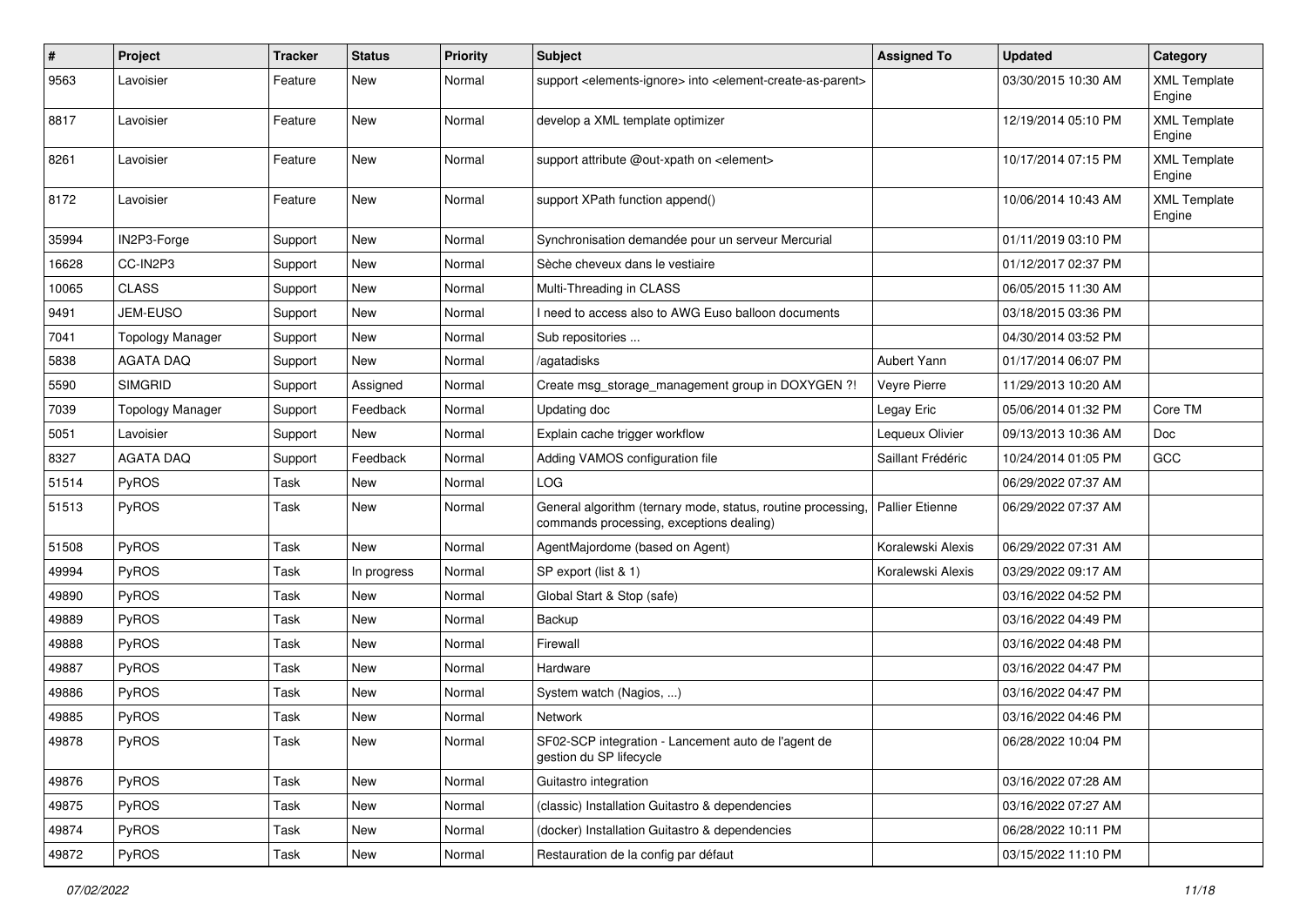| $\vert$ # | <b>Project</b> | <b>Tracker</b> | <b>Status</b> | <b>Priority</b> | <b>Subject</b>                                                                           | <b>Assigned To</b> | <b>Updated</b>      | Category |
|-----------|----------------|----------------|---------------|-----------------|------------------------------------------------------------------------------------------|--------------------|---------------------|----------|
| 49871     | PyROS          | Task           | <b>New</b>    | Normal          | Config par défaut (à définir)                                                            |                    | 03/15/2022 11:11 PM |          |
| 49870     | <b>PyROS</b>   | Task           | New           | Normal          | Config générale : logo, pagination, couleurs, options<br>générales, options par feature, |                    | 03/15/2022 11:11 PM |          |
| 49546     | PyROS          | Task           | In progress   | Normal          | Documentation (pyros_api)                                                                | Koralewski Alexis  | 02/24/2022 02:33 PM |          |
| 49545     | <b>PyROS</b>   | Task           | In progress   | Normal          | Script development (pyros_api)                                                           | Koralewski Alexis  | 02/24/2022 02:33 PM |          |
| 49543     | <b>PyROS</b>   | Task           | New           | Normal          | Users View (list & 1)                                                                    |                    | 02/23/2022 06:06 PM |          |
| 49541     | <b>PyROS</b>   | Task           | New           | Normal          | API REST (website scripting via pyros_api.py script)                                     | Koralewski Alexis  | 06/29/2022 07:26 AM |          |
| 49478     | <b>PyROS</b>   | Task           | <b>New</b>    | Normal          | Test                                                                                     | Koralewski Alexis  | 02/22/2022 12:25 PM |          |
| 49272     | PyROS          | Task           | In progress   | Normal          | Tooltips                                                                                 | Koralewski Alexis  | 02/17/2022 01:59 PM |          |
| 49262     | <b>PyROS</b>   | Task           | In progress   | Normal          | Sequence Validation                                                                      |                    | 02/03/2022 02:50 PM |          |
| 49258     | PyROS          | Task           | In progress   | Normal          | from IMPORT (upload) Seq (from yaml file)                                                | Koralewski Alexis  | 02/23/2022 12:02 PM |          |
| 49253     | PyROS          | Task           | <b>New</b>    | Normal          | READ 1 & list                                                                            |                    | 02/21/2022 03:21 PM |          |
| 49252     | PyROS          | Task           | <b>New</b>    | Normal          | <b>WEB FORM</b>                                                                          |                    | 02/17/2022 01:59 PM |          |
| 49251     | <b>PyROS</b>   | Task           | <b>New</b>    | Normal          | Test                                                                                     | Koralewski Alexis  | 02/22/2022 02:59 PM |          |
| 49250     | PyROS          | Task           | <b>New</b>    | Normal          | <b>CREATE/UPDATE Sequence</b>                                                            |                    | 02/23/2022 12:02 PM |          |
| 49249     | <b>PyROS</b>   | Task           | In progress   | Normal          | General Menu for this feature                                                            |                    | 02/03/2022 09:39 AM |          |
| 49247     | PyROS          | Task           | <b>New</b>    | Normal          | State diagram (doc)                                                                      |                    | 02/03/2022 09:34 AM |          |
| 49246     | <b>PyROS</b>   | Task           | New           | Normal          | Sequence Lifecycle (status)                                                              |                    | 02/03/2022 09:34 AM |          |
| 49228     | <b>PyROS</b>   | Task           | In progress   | Normal          | Correction de l'orientation de l'image (est à gauche, nord en<br>haut)                   | Klotz Alain        | 02/02/2022 02:56 PM |          |
| 49227     | <b>PyROS</b>   | Task           | New           | Normal          | Corrections cosmétiques (de pixels)                                                      | Klotz Alain        | 02/02/2022 02:19 PM |          |
| 49226     | <b>PyROS</b>   | Task           | In progress   | Normal          | Correction de l'image par le flat                                                        | Klotz Alain        | 02/02/2022 02:56 PM |          |
| 49225     | <b>PyROS</b>   | Task           | In progress   | Normal          | Correction de l'image par le dark (+ bias)                                               | Klotz Alain        | 02/02/2022 02:56 PM |          |
| 49224     | <b>PyROS</b>   | Task           | New           | Normal          | Choisir le bias, le flat, et le dark (en fn des metadata)                                | Klotz Alain        | 02/02/2022 02:19 PM |          |
| 49223     | PyROS          | Task           | In progress   | Normal          | Groupes                                                                                  | Klotz Alain        | 02/02/2022 02:38 PM |          |
| 49222     | <b>PyROS</b>   | Task           | In progress   | Normal          | Traitement d'un groupe d'images : début et fin de groupe                                 | Klotz Alain        | 02/02/2022 02:38 PM |          |
| 49221     | PyROS          | Task           | In progress   | Normal          | Recup metadata de l'image (dans la BD)                                                   | Klotz Alain        | 02/02/2022 02:38 PM |          |
| 49220     | <b>PyROS</b>   | Task           | In progress   | Normal          | Récup en-tête                                                                            | Klotz Alain        | 02/02/2022 02:38 PM |          |
| 49219     | PyROS          | Task           | In progress   | Normal          | Nouvelle image                                                                           | Klotz Alain        | 02/02/2022 02:38 PM |          |
| 49218     | <b>PyROS</b>   | Task           | In progress   | Normal          | Détection des nouvelles images produites (système<br>asynchrone sur l'acquisition)       | Klotz Alain        | 02/02/2022 02:38 PM |          |
| 49217     | <b>PyROS</b>   | Task           | <b>New</b>    | Normal          | 5 - (L2) Critères de qualité d'image (+ json QUAL)                                       | Klotz Alain        | 02/02/2022 02:37 PM |          |
| 49216     | PyROS          | Task           | <b>New</b>    | Normal          | 4 - (L1c) - Combinaison d'images                                                         | Klotz Alain        | 02/02/2022 02:36 PM |          |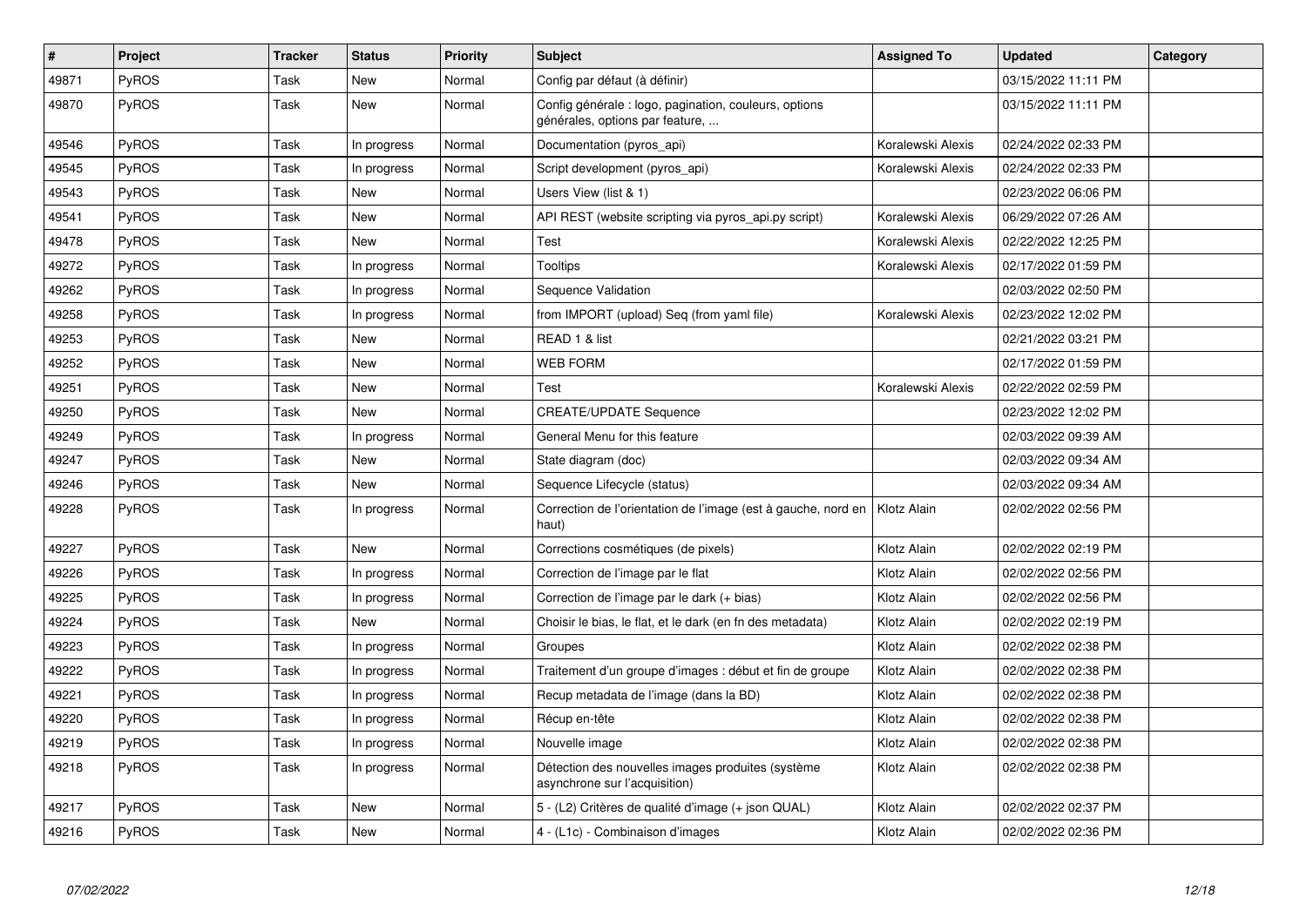| #     | Project | <b>Tracker</b> | <b>Status</b> | <b>Priority</b> | <b>Subject</b>                                                                                                                           | <b>Assigned To</b> | <b>Updated</b>      | Category |
|-------|---------|----------------|---------------|-----------------|------------------------------------------------------------------------------------------------------------------------------------------|--------------------|---------------------|----------|
| 49215 | PyROS   | Task           | In progress   | Normal          | 3 - (L1b) - Reconnaissance du champ (lien entre pixels et<br>coord célestes) ( + json CATA)                                              | Klotz Alain        | 02/02/2022 02:36 PM |          |
| 49214 | PyROS   | Task           | In progress   | Normal          | 2 - (L1a) - Pré-traitement de chaque image (dans l'ordre)<br>(fits $RAW \Rightarrow$ fits $CAL$ )                                        | Klotz Alain        | 02/02/2022 02:42 PM |          |
| 49213 | PyROS   | Task           | In progress   | Normal          | 1 - (L0) - Récupération et organisation des images L0 (RAW   Klotz Alain<br>fits)                                                        |                    | 02/02/2022 02:42 PM |          |
| 49210 | PyROS   | Task           | New           | Normal          | <b>CONFIGURATION GENERALE</b>                                                                                                            |                    | 03/15/2022 11:11 PM |          |
| 49162 | PyROS   | Task           | New           | Normal          | Check sequence validity                                                                                                                  | Klotz Alain        | 02/03/2022 10:23 AM |          |
| 49157 | PyROS   | Task           | New           | Normal          | Super Super Agent qui surveille l'ensemble des super<br>agents sur chaque noeud (?)                                                      |                    | 01/31/2022 12:12 PM |          |
| 49156 | PyROS   | Task           | New           | Normal          | Super Agent qui démarre et stoppe les autres agents, et<br>surveille leur bonne santé (les relance si besoin) => sur<br>chaque noeud (?) |                    | 01/31/2022 12:12 PM |          |
| 49155 | PyROS   | Task           | New           | Normal          | Architecture décentralisée en plusieurs noeuds<br>(communication via BD)                                                                 |                    | 01/31/2022 12:09 PM |          |
| 49152 | PyROS   | Task           | New           | Normal          | RUN/EXEC - Start & Stop software (et Agents)                                                                                             |                    | 05/24/2022 02:55 PM |          |
| 49151 | PyROS   | Task           | New           | Normal          | Script central (pyros.py)                                                                                                                |                    | 01/31/2022 11:36 AM |          |
| 49137 | PyROS   | Task           | New           | Normal          | Integration Guitastro lib                                                                                                                | Klotz Alain        | 02/02/2022 03:27 PM |          |
| 49136 | PyROS   | Task           | New           | Normal          | GF03-INFRA - Logging integration (general logs & agents)                                                                                 |                    | 06/29/2022 07:25 AM |          |
| 49135 | PyROS   | Task           | New           | Normal          | SF15-SST integration (agents, start, stop, commands)                                                                                     |                    | 06/29/2022 07:23 AM |          |
| 49134 | PyROS   | Task           | New           | Normal          | SF14-OBC integration                                                                                                                     |                    | 01/29/2022 12:52 AM |          |
| 49133 | PyROS   | Task           | New           | Normal          | SF13-IAF integration                                                                                                                     |                    | 01/29/2022 12:47 AM |          |
| 49132 | PyROS   | Task           | New           | Normal          | SF12-IAN integration                                                                                                                     |                    | 01/29/2022 12:48 AM |          |
| 49131 | PyROS   | Task           | New           | Normal          | SF11-IPC integration                                                                                                                     |                    | 01/29/2022 12:46 AM |          |
| 49130 | PyROS   | Task           | New           | Normal          | SF10-CAL integration                                                                                                                     |                    | 01/29/2022 12:46 AM |          |
| 49129 | PyROS   | Task           | New           | Normal          | SF09-CMC integration                                                                                                                     |                    | 01/29/2022 12:46 AM |          |
| 49128 | PyROS   | Task           | New           | Normal          | SF08-EXE integration                                                                                                                     |                    | 01/29/2022 12:45 AM |          |
| 49127 | PyROS   | Task           | New           | Normal          | SF07-PLN integration                                                                                                                     |                    | 01/29/2022 12:45 AM |          |
| 49126 | PyROS   | Task           | New           | Normal          | SF06-ALR integration                                                                                                                     |                    | 01/29/2022 12:45 AM |          |
| 49125 | PyROS   | Task           | New           | Normal          | SF05-SEQ integration                                                                                                                     |                    | 03/15/2022 11:03 PM |          |
| 49124 | PyROS   | Task           | New           | Normal          | SF04-SPV integration (AgentMajordome)                                                                                                    |                    | 06/29/2022 07:21 AM |          |
| 49123 | PyROS   | Task           | New           | Normal          | SF03-ENV integration                                                                                                                     |                    | 06/29/2022 07:20 AM |          |
| 49122 | PyROS   | Task           | New           | Normal          | SF02-SCP integration                                                                                                                     |                    | 01/29/2022 12:50 AM |          |
| 49121 | PyROS   | Task           | New           | Normal          | SF01-USR integration                                                                                                                     |                    | 01/29/2022 12:50 AM |          |
| 49120 | PyROS   | Task           | New           | Normal          | General Design (structure, design, responsive, CSS)                                                                                      |                    | 06/29/2022 07:18 AM |          |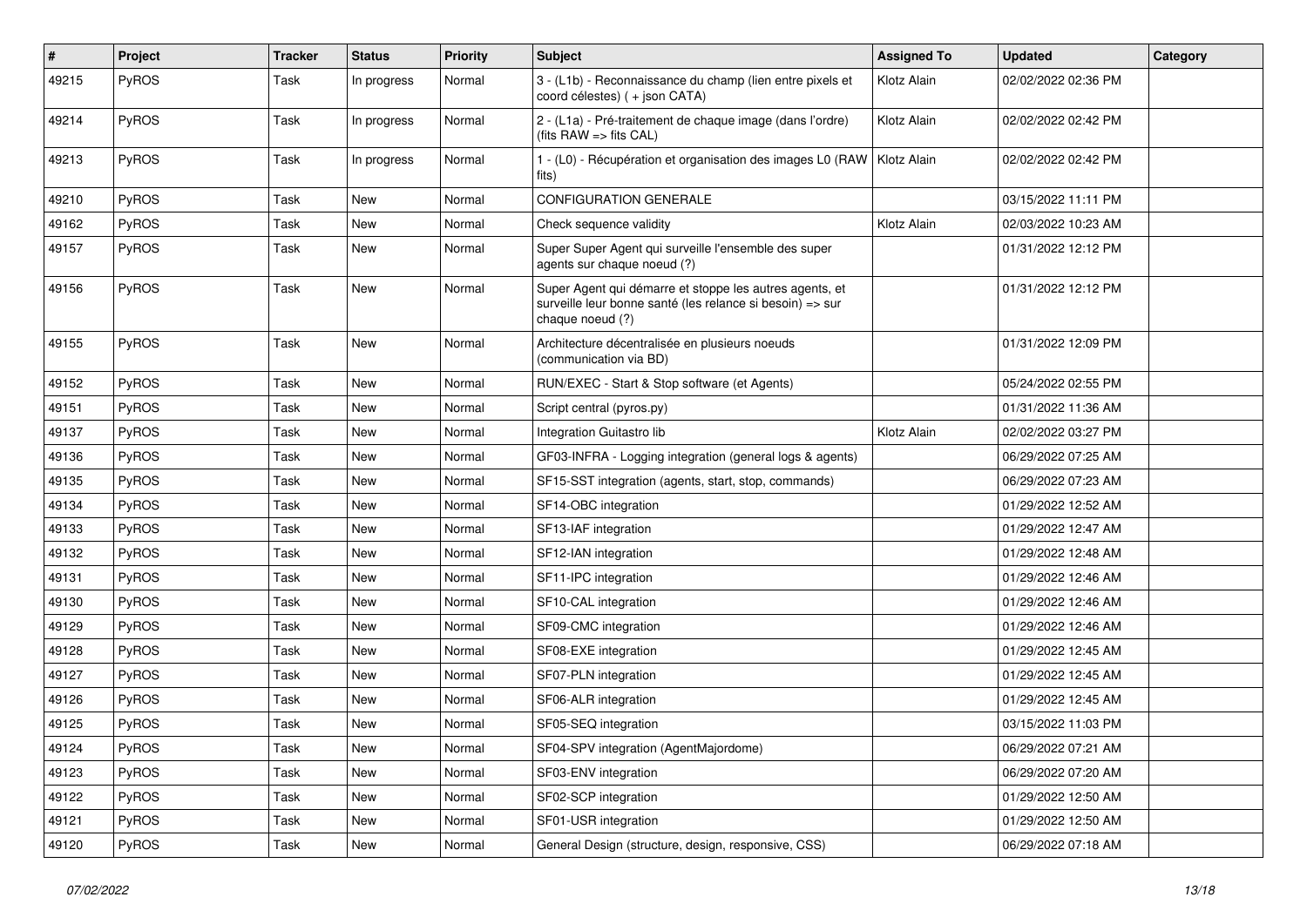| #     | <b>Project</b> | <b>Tracker</b> | <b>Status</b> | <b>Priority</b> | <b>Subject</b>                                                                             | <b>Assigned To</b> | <b>Updated</b>      | Category |
|-------|----------------|----------------|---------------|-----------------|--------------------------------------------------------------------------------------------|--------------------|---------------------|----------|
| 48307 | PyROS          | Task           | New           | Normal          | Send, Receive, and Process Commands (Agent <= > Agent)                                     |                    | 06/29/2022 07:33 AM |          |
| 48290 | PyROS          | Task           | New           | Normal          | Auto mode                                                                                  |                    | 12/14/2021 12:35 PM |          |
| 48289 | PyROS          | Task           | <b>New</b>    | Normal          | Entity (AgentDevice class)                                                                 |                    | 12/14/2021 12:32 PM |          |
| 48288 | PyROS          | Task           | New           | Normal          | Entity (DeviceController class)                                                            |                    | 12/14/2021 12:31 PM |          |
| 48285 | PyROS          | Task           | <b>New</b>    | Normal          | Lancement auto et gestion du DeviceController associé                                      |                    | 12/14/2021 12:22 PM |          |
| 48284 | PyROS          | Task           | New           | Normal          | Lancement auto et gestion des Components associés (qui<br>sont aussi des DeviceController) |                    | 12/14/2021 12:20 PM |          |
| 48279 | PyROS          | Task           | New           | Normal          | General LOGGING (fichiers texte, écran en mode debug)                                      |                    | 03/16/2022 04:45 PM |          |
| 48276 | PyROS          | Task           | New           | Normal          | Scripts d'installation docker                                                              |                    | 12/14/2021 11:44 AM |          |
| 48275 | PyROS          | Task           | New           | Normal          | version PROD TNC Nouvelle Calédonie - instance docker<br>de production sur site final      |                    | 12/14/2021 11:42 AM |          |
| 48274 | PyROS          | Task           | New           | Normal          | version TEST TNC France - instance docker de test en<br>France                             |                    | 12/14/2021 11:42 AM |          |
| 48273 | PyROS          | Task           | New           | Normal          | version DEV guitalens - instance docker sur serveur<br>guitalens                           |                    | 12/14/2021 11:46 AM |          |
| 48270 | PyROS          | Task           | New           | Normal          | SCRIPT INSTALL/UPDATE (PYROS/pyros.py) (uniquement<br>pour la partie install & update)     |                    | 02/23/2022 05:57 PM |          |
| 48259 | PyROS          | Task           | In progress   | Normal          | EXPORT (Download) as a text file (YAML)                                                    | Koralewski Alexis  | 02/23/2022 10:45 AM |          |
| 48250 | PyROS          | Task           | In progress   | Normal          | <b>DELETE</b>                                                                              | Koralewski Alexis  | 02/21/2022 03:38 PM |          |
| 48223 | LabInvent      | Task           | New           | Normal          | instance perso (docker)                                                                    |                    | 12/13/2021 11:08 AM |          |
| 48222 | LabInvent      | Task           | New           | Normal          | (NEW func) Gérer Suivi d'un User                                                           |                    | 12/13/2021 10:39 AM |          |
| 48005 | LabInvent      | Task           | New           | Normal          | <b>Bugfix toutes les Deprecated Errors</b>                                                 |                    | 12/06/2021 02:37 PM |          |
| 47966 | LabInvent      | Task           | New           | Normal          | Ajouter test Commande (avec devis joint)                                                   |                    | 11/30/2021 04:17 PM |          |
| 47959 | LabInvent      | Task           | New           | Normal          | *** F - ENTITY - Fournisseurs                                                              |                    | 11/30/2021 12:57 PM |          |
| 47958 | LabInvent      | Task           | New           | Normal          | delete (generic)                                                                           |                    | 11/30/2021 12:47 PM |          |
| 47954 | LabInvent      | Task           | New           | Normal          | 1 - CREATED                                                                                |                    | 11/30/2021 01:27 PM |          |
| 47953 | LabInvent      | Task           | <b>New</b>    | Normal          | 2a - TOBEORDERED (optionnel)                                                               |                    | 11/30/2021 01:27 PM |          |
| 47950 | LabInvent      | Task           | New           | Normal          | DB complète à mettre à jour                                                                |                    | 11/30/2021 12:26 PM |          |
| 47946 | Lablnvent      | Task           | New           | Normal          | classic only                                                                               |                    | 12/03/2021 09:50 AM |          |
| 47945 | LabInvent      | Task           | New           | Normal          | ALL                                                                                        |                    | 11/30/2021 12:23 PM |          |
| 47935 | LabInvent      | Task           | New           | Normal          | 2b - VALIDATED                                                                             |                    | 11/30/2021 01:27 PM |          |
| 47930 | LabInvent      | Task           | New           | Normal          | *** F - ENTITY - QrCode                                                                    |                    | 11/30/2021 01:26 PM |          |
| 47925 | LabInvent      | Task           | New           | Normal          | (après cakephp v4) Passer à Php 8                                                          |                    | 11/30/2021 11:48 AM |          |
| 47924 | LabInvent      | Task           | New           | Normal          | (après 3.9) Passer à v4                                                                    |                    | 11/30/2021 11:48 AM |          |
| 47913 | LabInvent      | Task           | New           | Normal          | ROLES (profils)                                                                            |                    | 11/30/2021 01:39 PM |          |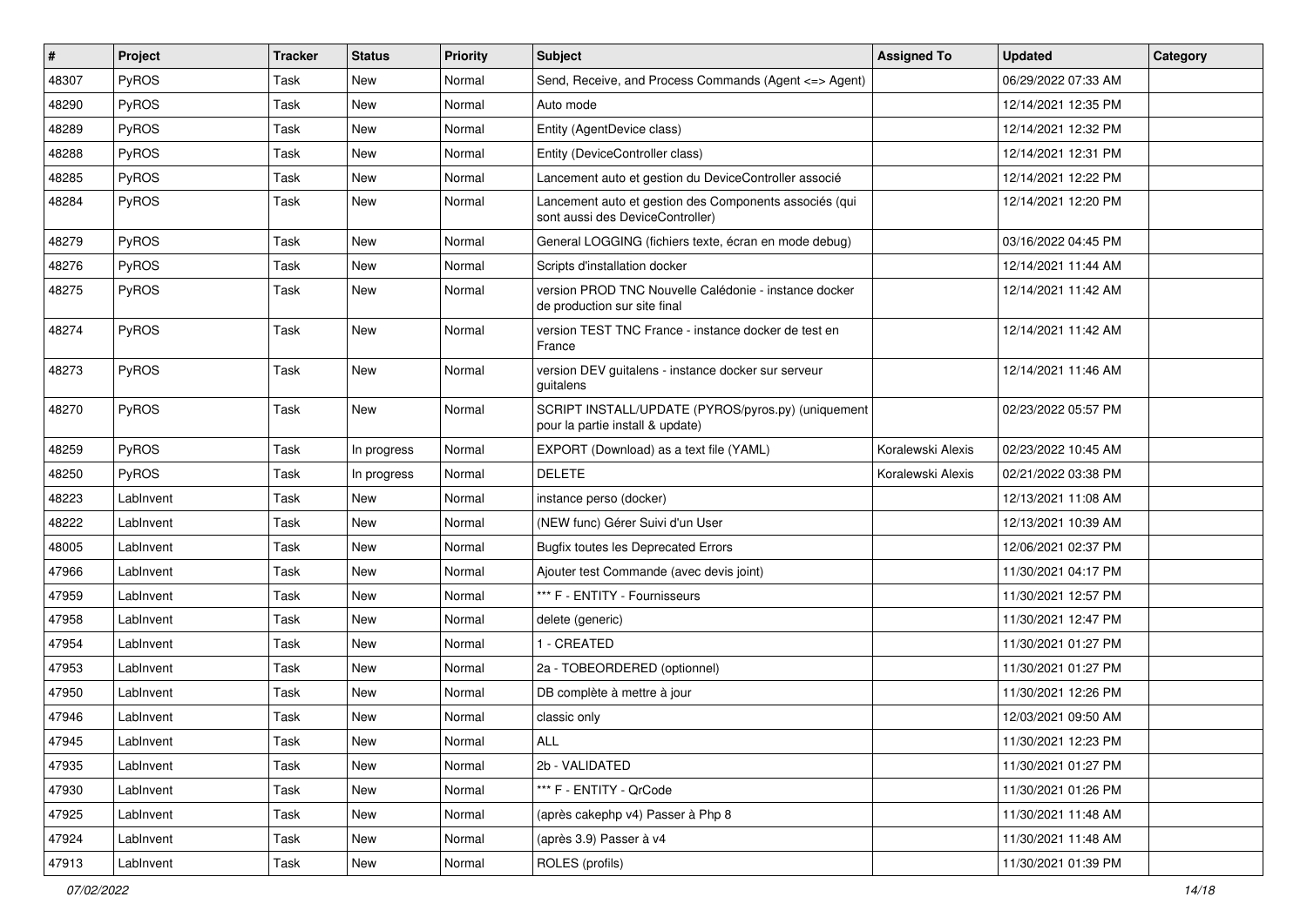| #     | <b>Project</b> | <b>Tracker</b> | <b>Status</b> | Priority | <b>Subject</b>                                                                            | <b>Assigned To</b> | <b>Updated</b>      | <b>Category</b> |
|-------|----------------|----------------|---------------|----------|-------------------------------------------------------------------------------------------|--------------------|---------------------|-----------------|
| 47911 | LabInvent      | Task           | New           | Normal   | Create/Update (add_edit generic)                                                          |                    | 11/30/2021 11:04 AM |                 |
| 47907 | LabInvent      | Task           | New           | Normal   | *** F - Config YAML (champs materiels) : champs<br>obligatoires, recommandés, ou readonly |                    | 11/30/2021 01:25 PM |                 |
| 47893 | LabInvent      | Task           | New           | Normal   | Views                                                                                     |                    | 11/30/2021 01:21 PM |                 |
| 47889 | LabInvent      | Task           | <b>New</b>    | Normal   | Changer statut - setStatusTo*()                                                           |                    | 11/30/2021 01:19 PM |                 |
| 47885 | LabInvent      | Task           | New           | Normal   | filtrage (voir formulaire index)                                                          |                    | 11/30/2021 01:30 PM |                 |
| 47883 | LabInvent      | Task           | New           | Normal   | formulaire de recherche multi-critères                                                    |                    | 11/30/2021 01:30 PM |                 |
| 47880 | LabInvent      | Task           | New           | Normal   | Read - index                                                                              |                    | 11/30/2021 01:16 PM |                 |
| 47873 | LabInvent      | Task           | New           | Normal   | Model (Entity & Table)                                                                    |                    | 12/01/2021 09:37 AM |                 |
| 47871 | LabInvent      | Task           | New           | Normal   | Autorisations                                                                             |                    | 11/30/2021 01:29 PM |                 |
| 47870 | LabInvent      | Task           | New           | Normal   | Tests (Materiels)                                                                         |                    | 11/30/2021 03:38 PM |                 |
| 47868 | LabInvent      | Task           | New           | Normal   | *** F - Super Entité (AppController, AppTable)                                            |                    | 11/30/2021 01:34 PM |                 |
| 47447 | PyROS          | Task           | New           | Normal   | (F05) ACTIONS (CRUD), VIEWS, and AUTHORIZATIONS                                           |                    | 02/23/2022 10:45 AM |                 |
| 47446 | PyROS          | Task           | New           | Normal   | <b>DOSSIER SSI</b>                                                                        |                    | 10/11/2021 11:32 AM |                 |
| 47445 | PyROS          | Task           | New           | Normal   | CAHIER DE RECETTE (NC)                                                                    |                    | 10/11/2021 11:31 AM |                 |
| 47444 | PyROS          | Task           | New           | Normal   | MANUELS UTILISATION, INSTALLATION, ET<br><b>MAINTENANCE</b>                               |                    | 10/11/2021 11:31 AM |                 |
| 47443 | PyROS          | Task           | New           | Normal   | RAPPORT DES TESTS & VALIDATIONS (application du<br>plan de test)                          |                    | 10/11/2021 11:31 AM |                 |
| 47442 | PyROS          | Task           | New           | Normal   | PLAN DE TESTS ET DE VALIDATIONS                                                           |                    | 10/11/2021 11:33 AM |                 |
| 47441 | PyROS          | Task           | New           | Normal   | DOSSIER DE DÉFINITION                                                                     |                    | 10/11/2021 11:32 AM |                 |
| 47440 | PyROS          | Task           | New           | Normal   | <b>LIVRABLES</b>                                                                          |                    | 10/11/2021 11:29 AM |                 |
| 47439 | PyROS          | Task           | New           | Normal   | PA et PK CNES                                                                             |                    | 01/31/2022 11:29 AM |                 |
| 47438 | <b>PyROS</b>   | Task           | <b>New</b>    | Normal   | PK5 (2023-06) - Doc LIVRABLES (et Présentations)                                          |                    | 10/11/2021 11:26 AM |                 |
| 47437 | PyROS          | Task           | New           | Normal   | PA4.1 (2023-05) - Présentations et Rapport Avancement                                     |                    | 10/11/2021 11:25 AM |                 |
| 47436 | PyROS          | Task           | New           | Normal   | PK4 (2023-02) - Doc LIVRABLES (et Présentations)                                          |                    | 10/11/2021 11:23 AM |                 |
| 47435 | PyROS          | Task           | New           | Normal   | PA3.2 (2023-02) - Présentations et Rapport Avancement                                     |                    | 10/11/2021 11:22 AM |                 |
| 47433 | PyROS          | Task           | New           | Normal   | PA3.1 (2023-01) - Présentations et Rapport Avancement                                     |                    | 10/11/2021 11:22 AM |                 |
| 47432 | PyROS          | Task           | New           | Normal   | PK3 (2023-01) - Doc LIVRABLES (et Présentations)                                          |                    | 10/11/2021 11:20 AM |                 |
| 47431 | PyROS          | Task           | New           | Normal   | PA2.2 (2022-10) - Présentations et Rapport Avancement                                     |                    | 10/11/2021 11:19 AM |                 |
| 47430 | PyROS          | Task           | New           | Normal   | PA2.1 (2022-08) - Présentations et Rapport Avancement                                     |                    | 10/11/2021 11:18 AM |                 |
| 47428 | PyROS          | Task           | New           | Normal   | PK2 (2022-06) - Présentations + RA + Doc LIVRABLES                                        |                    | 01/31/2022 11:34 AM |                 |
| 47419 | PyROS          | Task           | New           | Normal   | F16 FUNCTIONAL Tests                                                                      |                    | 10/11/2021 10:11 AM |                 |
| 47418 | PyROS          | Task           | New           | Normal   | F15 FUNCTIONAL Tests                                                                      |                    | 10/11/2021 10:11 AM |                 |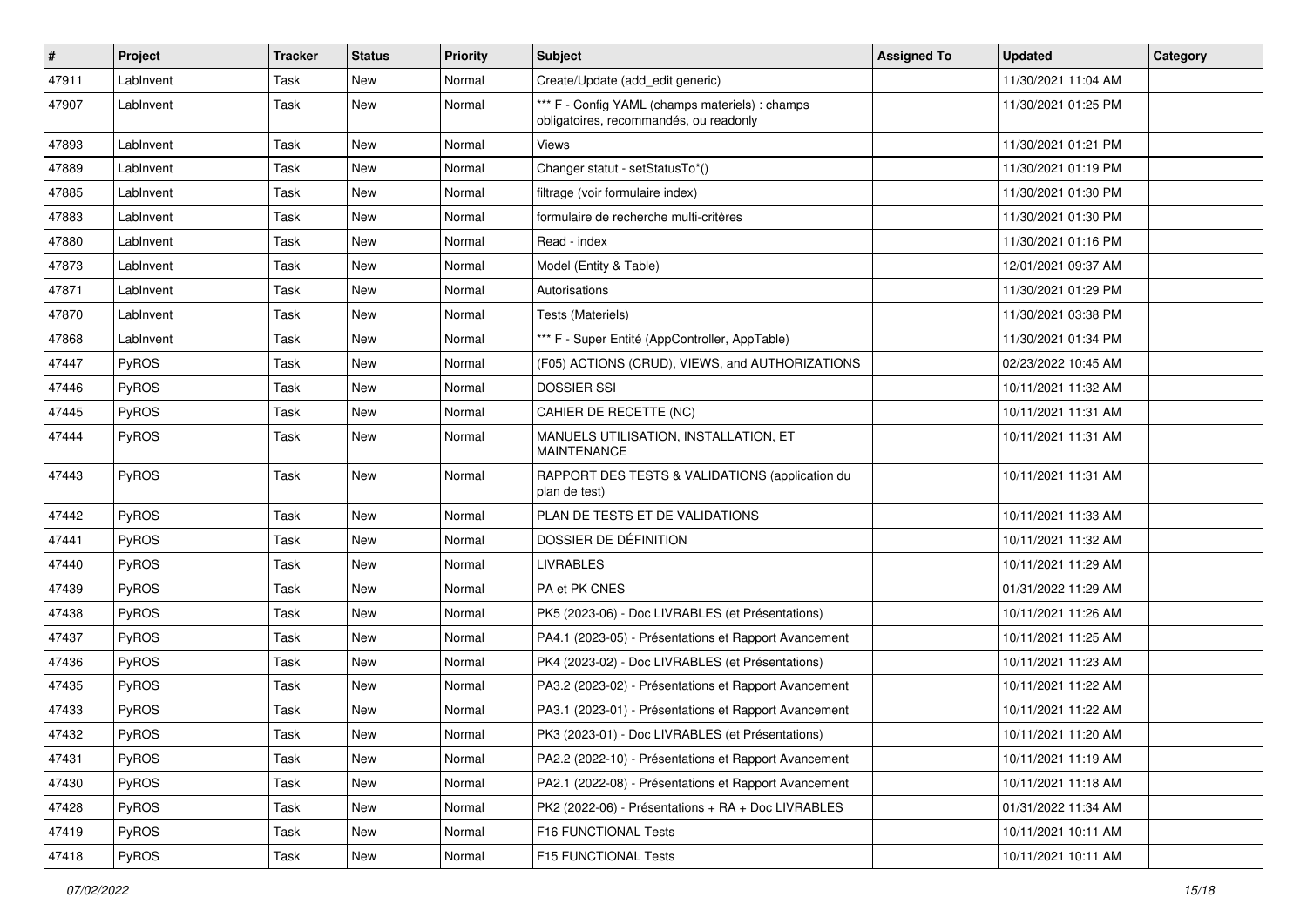| #     | Project      | <b>Tracker</b> | <b>Status</b> | <b>Priority</b> | <b>Subject</b>                                                                              | <b>Assigned To</b> | <b>Updated</b>      | Category |
|-------|--------------|----------------|---------------|-----------------|---------------------------------------------------------------------------------------------|--------------------|---------------------|----------|
| 47416 | PyROS        | Task           | New           | Normal          | F13 FUNCTIONAL Tests                                                                        |                    | 10/11/2021 10:11 AM |          |
| 47415 | PyROS        | Task           | New           | Normal          | F12 FUNCTIONAL Tests                                                                        |                    | 10/11/2021 10:11 AM |          |
| 47414 | PyROS        | Task           | New           | Normal          | F11 FUNCTIONAL Tests                                                                        |                    | 10/11/2021 10:10 AM |          |
| 47413 | PyROS        | Task           | New           | Normal          | F10 FUNCTIONAL Tests                                                                        |                    | 10/11/2021 10:10 AM |          |
| 47412 | PyROS        | Task           | In progress   | Normal          | F09 Tests                                                                                   |                    | 10/12/2021 03:01 PM |          |
| 47411 | <b>PyROS</b> | Task           | New           | Normal          | <b>F08 FUNCTIONAL Tests</b>                                                                 |                    | 10/11/2021 10:10 AM |          |
| 47410 | PyROS        | Task           | New           | Normal          | F07 FUNCTIONAL Tests                                                                        |                    | 10/11/2021 10:10 AM |          |
| 47409 | PyROS        | Task           | New           | Normal          | F06 FUNCTIONAL Tests                                                                        |                    | 10/11/2021 10:10 AM |          |
| 47408 | PyROS        | Task           | In progress   | Normal          | F05 Tests                                                                                   |                    | 10/12/2021 03:00 PM |          |
| 47407 | PyROS        | Task           | In progress   | Normal          | F04 Tests                                                                                   |                    | 10/12/2021 03:00 PM |          |
| 47406 | PyROS        | Task           | In progress   | Normal          | F03 Tests                                                                                   |                    | 10/12/2021 03:00 PM |          |
| 47405 | PyROS        | Task           | In progress   | Normal          | F02 Tests                                                                                   |                    | 10/12/2021 02:59 PM |          |
| 47403 | PyROS        | Task           | New           | Normal          | HIGH LEVEL FUNCTION TESTS - Transversal<br>functionalities TESTs involving several features |                    | 10/11/2021 10:08 AM |          |
| 47402 | PyROS        | Task           | New           | Normal          | INTEGRATION TESTS - FEATURES integration tests with<br>each other                           |                    | 10/11/2021 10:07 AM |          |
| 47401 | PyROS        | Task           | New           | Normal          | FUNCTIONAL TESTS - Each FEATURE functional tests                                            |                    | 10/11/2021 11:42 AM |          |
| 47393 | PyROS        | Task           | New           | Normal          | Device Config file (cf F14)                                                                 |                    | 12/14/2021 12:33 PM |          |
| 47392 | PyROS        | Task           | New           | Normal          | Device Commands Grammar (Generic & Native)                                                  |                    | 12/14/2021 12:32 PM |          |
| 47391 | PyROS        | Task           | New           | Normal          | Device Simulator (DeviceSimulator)                                                          |                    | 12/14/2021 12:32 PM |          |
| 47390 | PyROS        | Task           | New           | Normal          | Device Agent (AgentDevice) (de type Agent)                                                  |                    | 12/14/2021 12:32 PM |          |
| 47389 | PyROS        | Task           | New           | Normal          | Device Controller (DeviceController)                                                        |                    | 12/14/2021 12:29 PM |          |
| 47387 | PyROS        | Task           | New           | Normal          | (F14) CRUD config                                                                           |                    | 01/29/2022 01:24 AM |          |
| 47386 | PyROS        | Task           | New           | Normal          | (F03) Initial data (fixture)                                                                |                    | 12/15/2021 07:32 AM |          |
| 47375 | PyROS        | Task           | New           | Normal          | Association quota SP                                                                        |                    | 10/11/2021 10:37 AM |          |
| 47368 | PyROS        | Task           | In progress   | Normal          | <b>CRUD Scientific Theme</b>                                                                | Koralewski Alexis  | 10/11/2021 10:01 AM |          |
| 46790 | <b>PyROS</b> | Task           | New           | Normal          | F16 - EXIGENCES satisfaites (+ tests mis à jour)                                            |                    | 09/14/2021 02:47 PM |          |
| 46789 | PyROS        | Task           | <b>New</b>    | Normal          | F15 - EXIGENCES satisfaites (+ tests mis à jour)                                            |                    | 09/14/2021 02:47 PM |          |
| 46788 | PyROS        | Task           | New           | Normal          | (F14) EXIGENCES satisfaites (+ tests mis à jour)                                            |                    | 01/29/2022 01:24 AM |          |
| 46787 | PyROS        | Task           | New           | Normal          | (F09) REQUIREMENTS validated (+ tests udpated)                                              |                    | 12/14/2021 12:18 PM |          |
| 46786 | PyROS        | Task           | New           | Normal          | F08 - EXIGENCES satisfaites (+ tests mis à jour)                                            |                    | 09/14/2021 02:45 PM |          |
| 46785 | PyROS        | Task           | New           | Normal          | F07 - EXIGENCES satisfaites (+ tests mis à jour)                                            |                    | 09/14/2021 02:44 PM |          |
| 46783 | PyROS        | Task           | New           | Normal          | F04 - EXIGENCES satisfaites (+ tests mis à jour)                                            |                    | 09/14/2021 02:43 PM |          |
| 46782 | PyROS        | Task           | New           | Normal          | F03 - EXIGENCES satisfaites (+ tests mis à jour)                                            |                    | 09/14/2021 02:43 PM |          |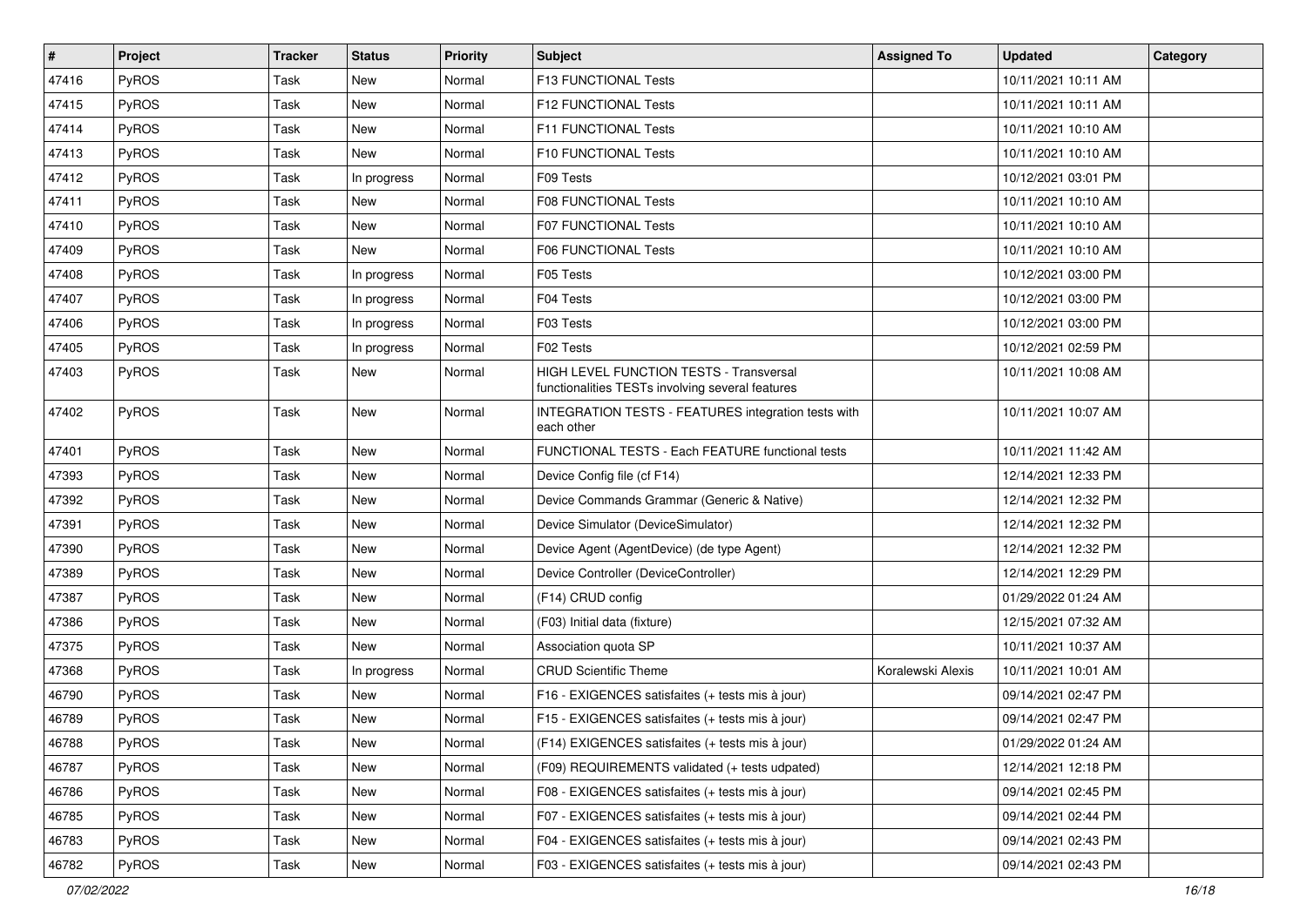| $\vert$ # | Project      | <b>Tracker</b> | <b>Status</b> | <b>Priority</b> | Subject                                                                              | <b>Assigned To</b>     | <b>Updated</b>      | Category |
|-----------|--------------|----------------|---------------|-----------------|--------------------------------------------------------------------------------------|------------------------|---------------------|----------|
| 46781     | PyROS        | Task           | New           | Normal          | (F02) EXIGENCES satisfaites (+ tests mis à jour)                                     |                        | 01/29/2022 01:27 AM |          |
| 46780     | PyROS        | Task           | New           | Normal          | (F01) EXIGENCES satisfaites (+ tests mis à jour)                                     |                        | 10/08/2021 06:01 PM |          |
| 45818     | PyROS        | Task           | New           | Normal          | (F14) TESTS to validate this feature                                                 |                        | 08/09/2021 10:43 AM |          |
| 45816     | PyROS        | Task           | New           | Normal          | <b>SP Delete</b>                                                                     |                        | 10/28/2021 08:35 AM |          |
| 45815     | PyROS        | Task           | New           | Normal          | test_SCP_manage_quota                                                                |                        | 09/22/2021 04:47 PM |          |
| 45811     | PyROS        | Task           | New           | Normal          | SP update                                                                            |                        | 11/03/2021 09:16 AM |          |
| 45810     | PyROS        | Task           | New           | Normal          | SP Read (view list and view 1)                                                       |                        | 10/27/2021 02:47 PM |          |
| 45809     | PyROS        | Task           | New           | Normal          | <b>SP Create</b>                                                                     |                        | 10/27/2021 08:42 AM |          |
| 45799     | PyROS        | Task           | New           | Normal          | Execute TESTS on commit/push (new script PUSH)                                       | <b>Pallier Etienne</b> | 07/19/2021 08:54 AM |          |
| 45791     | PyROS        | Task           | New           | Normal          | PA1.1 (2022-03) - Présentations et Rapport Avancement                                |                        | 10/11/2021 11:14 AM |          |
| 45790     | PyROS        | Task           | New           | Normal          | PK1 (2022-01) - Présentations + RA + Doc LIVRABLES                                   |                        | 01/31/2022 11:33 AM |          |
| 45781     | PyROS        | Task           | In progress   | Normal          | Documentation et Présentations pour les PA et PK CNES                                |                        | 01/31/2022 11:32 AM |          |
| 45776     | PyROS        | Task           | New           | Normal          | <b>Test User Delete</b>                                                              |                        | 08/13/2021 01:46 PM |          |
| 45772     | PyROS        | Task           | New           | Normal          | Test User Read (view list and view 1)                                                |                        | 08/13/2021 01:51 PM |          |
| 45766     | PyROS        | Task           | New           | Normal          | <b>Test User Update</b>                                                              |                        | 08/13/2021 01:53 PM |          |
| 45762     | <b>PyROS</b> | Task           | New           | Normal          | <b>Test User Connexion</b>                                                           |                        | 08/13/2021 01:55 PM |          |
| 45761     | PyROS        | Task           | New           | Normal          | Test User Create (registration)                                                      |                        | 08/13/2021 01:54 PM |          |
| 45756     | PyROS        | Task           | New           | Normal          | QUOTA & PRIO - Gestion du quota et de la priorité                                    |                        | 10/11/2021 10:35 AM |          |
| 45753     | PyROS        | Task           | In progress   | Normal          | Public visibility : gérer les champs publics                                         | Koralewski Alexis      | 10/07/2021 12:49 PM |          |
| 45749     | PyROS        | Task           | In progress   | Normal          | Gérer le retrait et le retour d'un device (panne,<br>désactiver/réactiver un device) |                        | 08/09/2021 10:42 AM |          |
| 45748     | PyROS        | Task           | New           | Normal          | Définir Accesseurs (getX())                                                          |                        | 01/29/2022 01:21 AM |          |
| 45556     | PyROS        | Task           | New           | Normal          | User activation/deactivation                                                         |                        | 06/25/2021 08:18 AM |          |
| 45555     | PyROS        | Task           | In progress   | Normal          | <b>CRUD Time Periods</b>                                                             | Koralewski Alexis      | 09/07/2021 08:58 AM |          |
| 45552     | PyROS        | Task           | New           | Normal          | General configuration integration                                                    |                        | 03/15/2022 11:15 PM |          |
| 45550     | PyROS        | Task           | New           | Normal          | Users View & Export                                                                  | Koralewski Alexis      | 03/29/2022 09:14 AM |          |
| 45346     | PyROS        | Task           | New           | Normal          | (F10) ENTITIES - Initial data (fixture)                                              |                        | 06/03/2021 09:17 AM |          |
| 45340     | PyROS        | Task           | New           | Normal          | <b>INITIAL DATA (fixtures)</b>                                                       | Koralewski Alexis      | 12/14/2021 12:09 PM |          |
| 45337     | PyROS        | Task           | In progress   | Normal          | Description du Site (horizon + home)                                                 | Klotz Alain            | 10/11/2021 10:42 AM |          |
| 45336     | PyROS        | Task           | In progress   | Normal          | SCHEMA FILES - Fichiers schema pour valider la config                                | Koralewski Alexis      | 10/11/2021 10:43 AM |          |
| 45295     | PyROS        | Task           | New           | Normal          | Create DARK files (acquisition)                                                      |                        | 05/27/2021 11:22 AM |          |
| 45294     | PyROS        | Task           | New           | Normal          | Create BIAS files (acquisition)                                                      |                        | 05/27/2021 11:22 AM |          |
| 45293     | PyROS        | Task           | New           | Normal          | Create FLAT files (acquisition)                                                      |                        | 05/27/2021 11:21 AM |          |